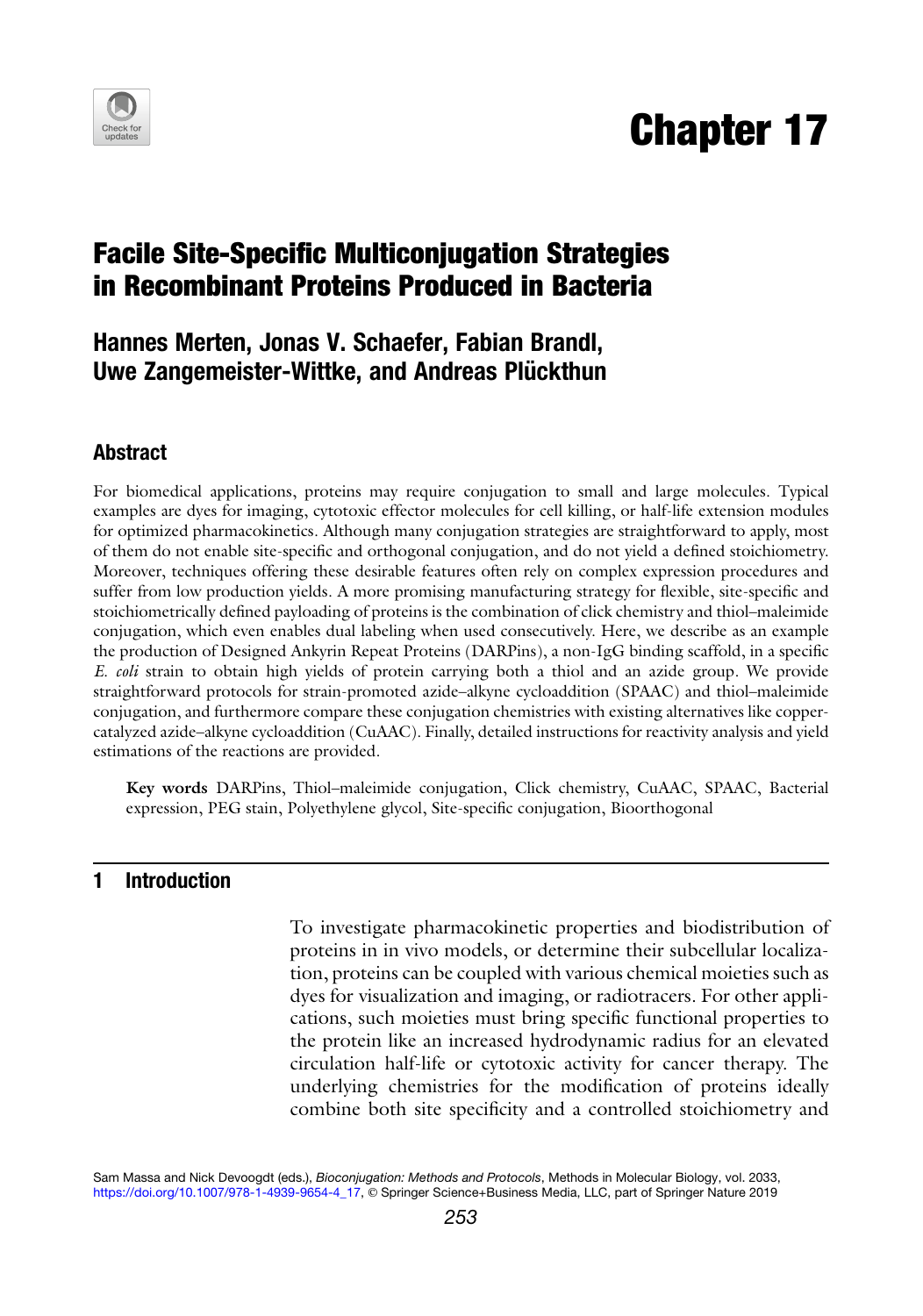hence need to be fully orthogonal to the functional groups in the protein (e.g., thiols, alcohols, and amines) to prevent unspecific conjugation that might interfere with target binding or protein function. The components used in such conjugations must be stable and small, while the reaction must be fast and conditions mild enough to be tolerated by the protein  $[1]$ . A popular concept employs specific enzymes, either for the conjugation reaction itself or for the incorporation of unique functional groups into proteins. These approaches have several benefits but also drawbacks as described elsewhere [2]. Most importantly, they usually require extensive optimizations to reach conjugation efficiencies and yields comparable to chemical modifications. Furthermore, the specific requirements of the coupling enzyme might limit the applicability of these techniques (e.g., by having constraints for the conjugation site, which for some enzymes must be located at the C-terminus, or by requiring particular recognition sequences).

One of the most popular conjugation techniques for protein modification is the reaction between a primary N-terminal amine and an N-hydroxy-succinimide (NHS)-ester (see Table 1). However, most proteins contain a number of lysine residues and thus a number of amine nucleophiles. As the reaction relies on the deprotonation of the reacting amine, and since the  $pK_a$  values of the Nterminal amine is only slightly lower than that of the ε-amino group of a fully exposed lysine (typically 8 vs. 10.5), specificity for the Nterminus is difficult to reach in practice. Thus, the reaction can only be optimized *either* for yield (higher pH) *or* for specificity for *N*terminal conjugation (lower pH)  $[3]$ . Hence, amine conjugation is rather impractical when *both* the quantitative and the site-specific modifications at the N-terminus are crucial, and when the protein has multiple lysines. The engineering of proteins that are free of lysines except where needed is possible [4], but not many proteins tolerate this strategy.

Alternatively, the maleimide–thiol Michael addition offers a very fast reaction to quantitatively conjugate proteins under mild conditions and independent of particular buffers (see Table 1) [5, 6]. Proteins free of cysteine or with no surface-exposed cysteine are suited for this method, but also the intermolecular disulfide bridges of IgG molecules can be exploited to generate drug conjugates upon mild reduction  $[7–10]$ . Site-specificity can be assured by the incorporation of a single, surface-exposed cysteine in the protein of interest carrying a unique thiol residue. The maleimide group is then provided by the chemical payload (e.g., a maleimide–dye or maleimide–toxin). In contrast to NHS-chemistry, the maleimide–thiol reaction shows very little to no side reactions when reagent excess and reaction time are kept reasonable, while at long times and/or high reagent excess a slower reaction with primary amines is seen [11]. Because of the rather robust nature of the maleimide–thiol reaction, a comprehensive catalogue of protein-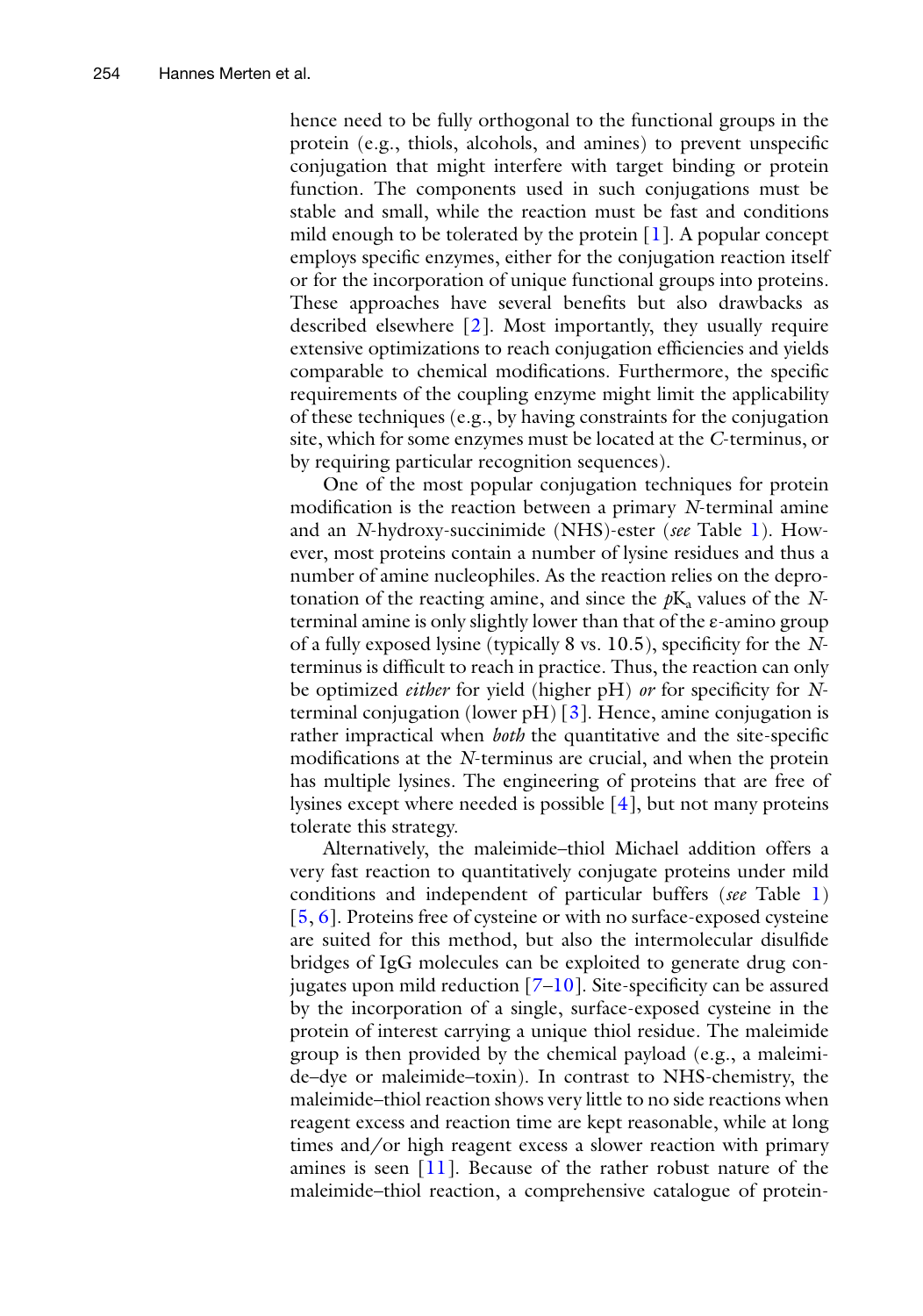**Conjugation chemistries** Conjugation chemistries Table 1

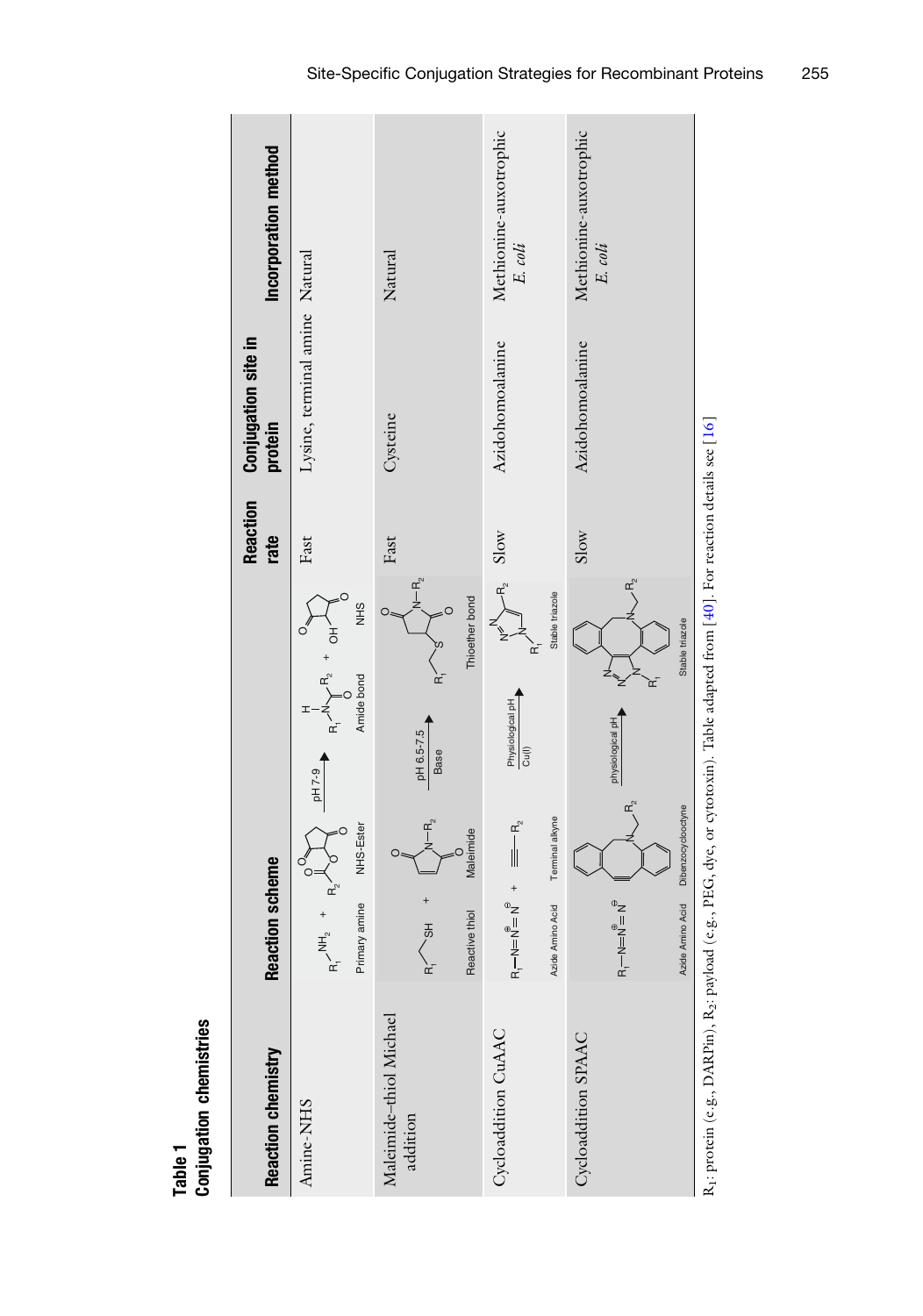modifying agents (e.g., polyethylene glycol (PEG) and a plethora of dyes and chelators) are commercially available. However, a drawback of this reaction is that its efficiency depends on the complete reduction of the exposed cysteine and on avoiding its reoxidation during conjugation. Whereas this is easily achievable for originally cysteine-free proteins where an artificial cysteine is introduced, it is more challenging for proteins carrying internal disulfide bridges because prevention of oxidation of the exposed cysteine must not lead to reduction of the native disulfide bonds.

The principal reversibility of the thiol–maleimide reaction has been much discussed  $[12]$ , but for most applications the back reaction is slow enough to be irrelevant, and the product can also be further stabilized by ring opening of the maleimide.

A number of bioorthogonal chemistries have been developed [13–16], all with their pros and cons. A very robust bioorthogonal conjugation approach exploits the cycloaddition reaction of an azide and an alkyne forming a stable triazole. Good reaction rates and stability of the reactants have made this type of reaction widely used. The uncatalyzed reaction is very slow, and has thus become useful only when accelerated, either with a terminal alkyne as Cu (I)-catalyzed azide–alkyne cycloaddition (CuAAC)  $[17, 18]$  or by using ring-strained cyclooctynes as strain-promoted azide–alkyne cycloaddition (SPAAC) [14], the latter usually being denoted as "click chemistry" (see Table 1)  $[19]$ . (It might be noted that in some of the literature, all biorthogonal reactions are collectively termed "click chemistry," but we will use this term here synonymous with SPAAC). To improve the slow reaction rates of cyclooctyne, various derivatives have been synthesized, of which the cyclopropanated variant bicyclo[6.1.0]nonyne (BCN) and the benzoannulated derivative dibenzocyclooctyne (DBCO), also denoted as aza-dibenzocyclooctyne (DIBAC), are the most important ones [20–22]. Both reactants improve reaction rates ~100-fold over the unmodified cyclooctyne, but in our hands, DBCO could best combine high stability and solubility with useful reaction kinetics. The CuAAC, conversely, has sometimes led to undesired protein precipitation, protein oxidation and comparably low reaction yields and furthermore required optimization for every protein individually (see Note 1). Therefore, we discuss here only the use of click chemistry with DBCO to modify proteins. Please note that, despite the use of rate-optimized cyclooctynes like DBCO and BCN, the described reactions are still relatively slow  $(0.1-0.3 \text{ M}^{-1} \text{ s}^{-1})$ [16]. Moreover, unspecific coupling to irrelevant reaction partners (e.g., thiol coupling to the triple bond) cannot be excluded, and this limits the orthogonality of the reaction  $[21-24]$ . However, since the side reactions are slow and since proteins manufactured for bioconjugation are usually very pure, such side reactions are unlikely to be of concern under the recommended reaction conditions, and furthermore, the stability of the components used for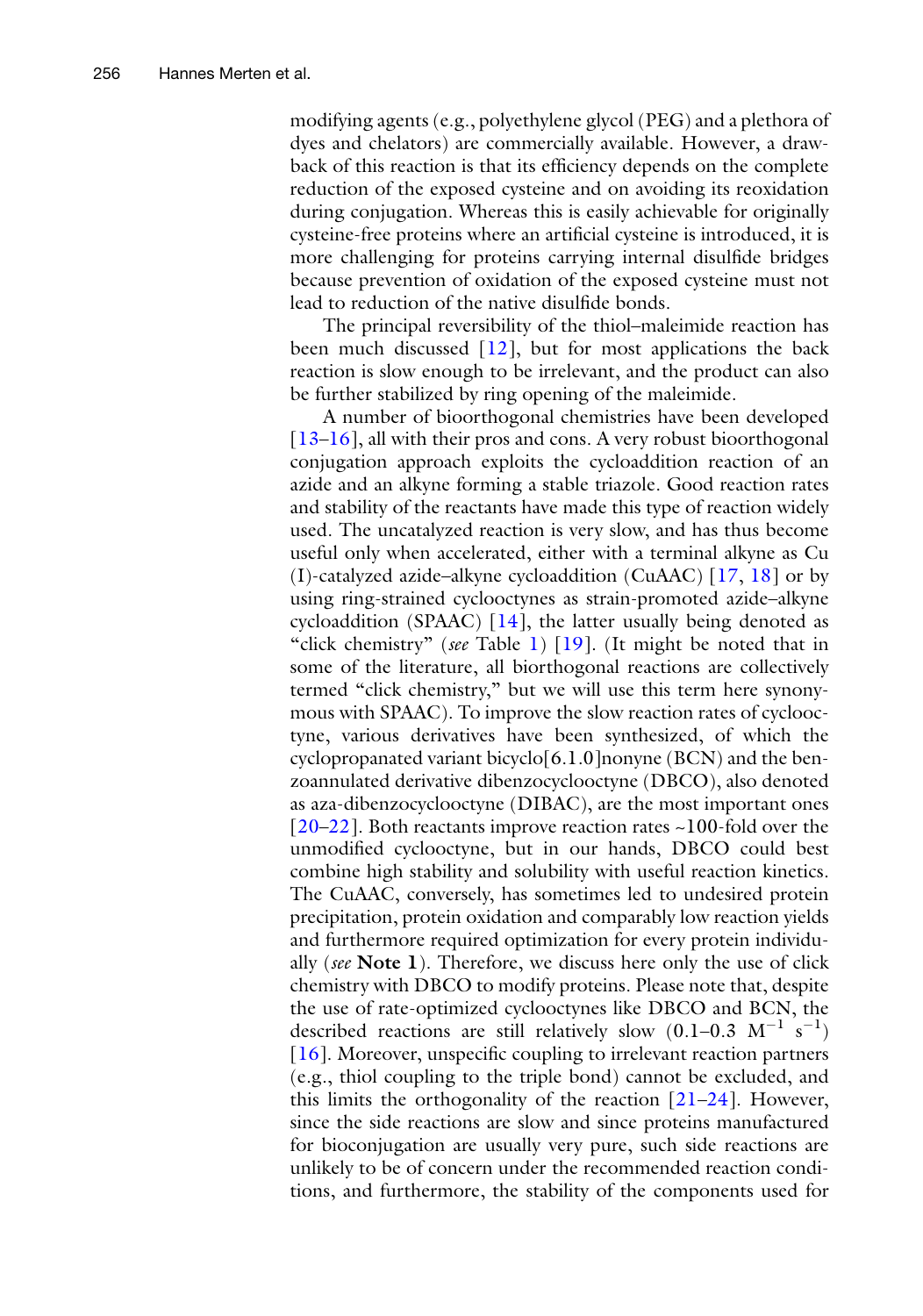click chemistry remains as an undisputed advantage. Nonetheless, DBCO has been reported to be unstable to strong acids and strong bases [21, 25], and the azide can in principle be converted to a primary amine under strong reducing conditions [26, 27].

For all protein conjugation reactions, including those using click chemistry, it is beneficial if the conjugation site in the protein can be freely chosen. This can be achieved with nonnatural amino acids containing azides to replace L-methionine. The methionine codon can be incorporated in the coding sequence of the protein at a desired position and the aminoacyl tRNA synthetase for methionine in E. coli accepts the methionine-surrogate L-azidohomoalanine (Aha). Thus, in methionine-auxotrophic E. coli strains like B834 (DE3), after simple methionine depletion of the culture, Aha can be introduced without any other changes in the E. coli strain [28]. However, this technique requires that the protein can be produced in *E. coli* (see detailed protocol below). The ambersuppression technology [29, 30] for the site-specific incorporation of bicyclo[6.1.0]nonyne (BCN)-lysine [31, 32] or other nonnatural amino acids carrying quinones [33, 34] or norbornenes with a nitrile-imine reagent  $[35, 36]$  offers an alternative approach. Nevertheless, even if the rate constants of click chemistry can be highly accelerated with these nonnatural amino acids  $[37]$ , due to its rather low expression yield this technology is better suited to prepare imaging agents, for which only small amounts are needed, than for larger scale preparation of, for example, therapeutic proteins. Another disadvantage is that the efficiency of the amber suppression strongly depends on the surrounding sequences of the amber site and thus requires intensive engineering and optimization for each protein, which limits the freedom of protein design (unpublished data). Although these drawbacks can in principle be overcome using sequence optimization [38] and adapted *E. coli* strains [39], the problem remains that, compared to azidecontaining nonnatural amino acids like Aha, nonnatural amino acids like BCN-lysine are expensive, and, to our knowledge, bacterial strains and vectors carrying tRNA–RNA synthase pairs for the incorporation of many relevant nonnatural amino acids have not been made commercially available. Therefore, this technology will not be discussed further herein.

Antibody–drug conjugates (ADCs) are amongst the most popular examples of FDA-approved protein conjugates currently applied in the clinic. However, for reasons described above, sitespecific incorporation of bioorthogonal chemical moieties in fulllength antibodies produced in eukaryotic systems with high expression yields and without interfering with the multiple functions of the IgG-molecule, is very difficult [40]. Hence, high-affinity binding proteins [41] that are not derived from IgGs and can be produced in bacterial hosts allow the use of these new bioorthogonal chemistries for fast and site-specific drug conjugation with high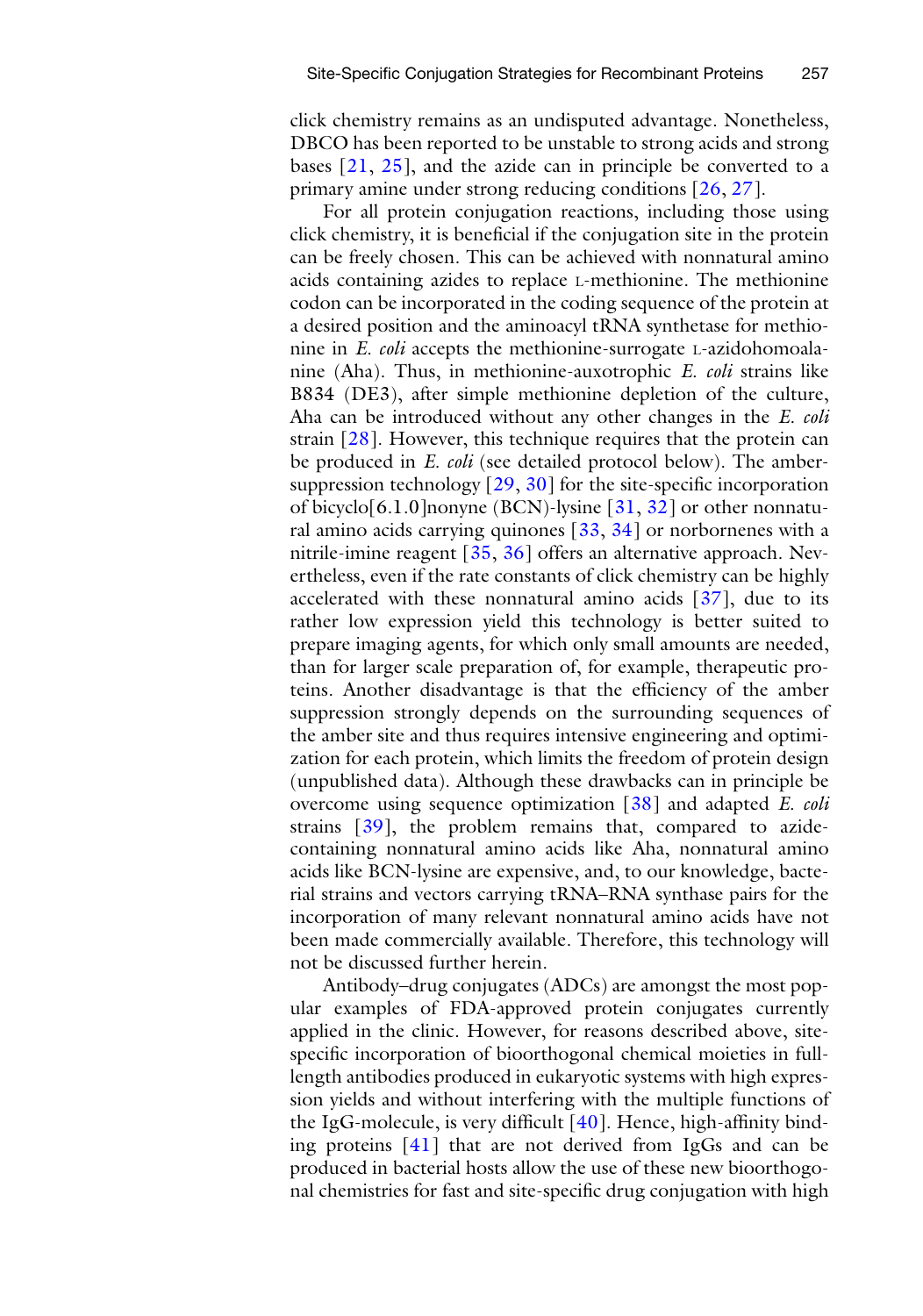yield. They enable thus the screening of a wide range of pharmacological and molecular properties, and have become of interest and are thus currently under widespread preclinical investigation [42]. One such new scaffold are Designed Ankyrin Repeat Proteins  $(DARPins)$  [43]. Their robust nature allows the expression in large quantities in E. coli, they can be engineered to various formats from monovalent to bivalent to tetravalent and tolerate the introduction of reactive groups for site-specific and bioorthogonal conjugation [40, 44, 45]. DARPins can be easily selected to bind targets with high specificity and affinity and usually carry neither a free cysteine nor an essential methionine, thus providing a high freedom of engineering using the maleimide–thiol and click chemistry reactions described above [46]. Typically, a cysteine (e.g., at the Cterminus or anywhere else in the sequence) is introduced to allow the maleimide-based conjugation of effector functions, including the cytotoxic payloads known from classical ADCs (see Fig. 1). For production, the DARPin is expressed in minimal medium using a methionine-auxotrophic E. coli strain to introduce Aha at the Nterminus (methionine start codon, or if the initiator Met residue is cleaved off in front of a small residue, at a methionine introduced elsewhere). This results in a binding protein carrying two unique functional groups, at freely choosable positions, useful for various combinations of protein-modifying moieties, such as PEG, dyes or cytotoxins (see Fig. 1)  $[45, 47]$ . As mentioned, the *N*-terminus is not the only site allowing Aha incorporation. If the second amino acid is small (e.g., Ala, Gly, or Ser), the N-terminal Aha is cleaved off [48, 49], thereby enabling the introduction of a unique Aha at various desired positions elsewhere in the protein.

Here, we provide a detailed protocol how to express DARPins in minimal medium to incorporate a unique azide (Aha) and thiol (cysteine) residue, and describe how to use both functional groups sequentially for site-specific, bioorthogonal and stoichiometrically defined conjugation reactions. Furthermore, methods for the biochemical and functional analysis of the engineered DARPins and the conjugates will be described.

#### 2 Materials

Prepare all solutions using ultrapure water and analytical grade reagents, if not stated otherwise. Autoclave all media, but make sure to not autoclave the nutrient mix used for the minimal expression medium. Filter all solutions and reagents using a 0.22 μm filter. Handling of bacteria including plating, cultivation, transformation, and cell lysis is conducted according to standard protocols, if not stated otherwise. We only list reagents and media, which are required to employ methods described here in detail without mentioning standard reagents.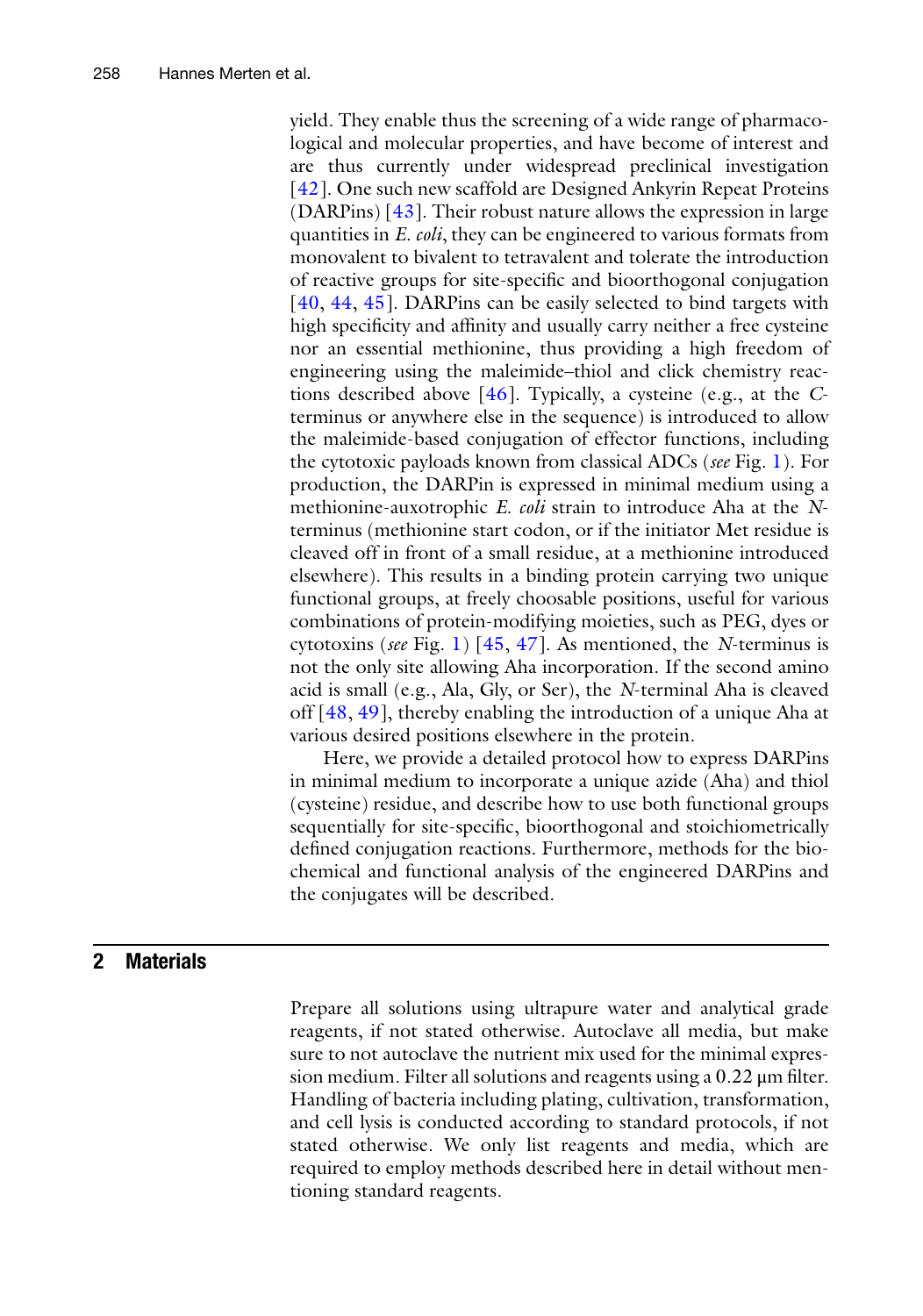

Fig. 1 DARPin protein (blue) equipped with two unique chemical moieties for the bioconjugation of different payloads  $(R_1$  and  $R_2)$  at defined and freely choosable positions in the DARPin-scaffold. The terminal positions are merely drawn here for the clarity of illustration. A unique azidohomoalanine (pink) (for illustration shown at the N-terminus) and cysteine (green) (for illustration shown at the C-terminus) can be used for click chemistry or maleimide thiol coupling, resulting in stoichiometrically defined bioconjugates

#### 2.1 Expression of an Azide–DARPin–- Cysteine Construct in Minimal Medium

- 1. Chemically competent cells of the E. coli B-strain B834 (DE3)  $(F^{-}$  ompT gal hsdS $_{B}$  (r $_{B}^{-}$  m $_{B}^{-}$ ) met dcm lon  $\lambda$ (lacI, lacUV5-T7 gene 1, ind1, sam7, nin5)).
- 2. Vector: Use a plasmid containing the modified construct with the respective cysteine and/or methionine codon and a  $His<sub>6</sub>$ tag for purification. It should allow IPTG-inducible expression and contain the *lacI* gene under the strong  $lacI<sup>q</sup>$  promoter  $(e.g., a modified pQE30 (Qiagen) or pET-28b(+) (Novagen)).$
- 3. M9 pre-expression medium: Mix the medium base (Seleno-Met™ Base Medium & Nutrients Glucose Free, Molecular Dimensions) with the nutrient mix according to the manufacturer's instructions and add 100 mg/L ampicillin,  $1\%$  (w/v) glucose, and 40 mg/L L-methionine. This medium is used for the pre-pre-culture, the o/n culture, and the pre-expression culture.
- 4. M9 expression medium: Mix the medium base (SelenoMet™ Base Medium & Nutrients Glucose Free, Molecular Dimensions) with the nutrient mix according to the manufacturer's instructions and add 100 mg/L ampicillin,  $0.4\%$  (v/v) glycerol, and 40 mg/L of the nonnatural amino acid L-azidohomoalanine (H-Dab(N3)·HCl, Bapeks, Riga, Latvia). This medium is used for the expression-culture only.
- 5. 1 M isopropyl-β-D-thio-galactopyranoside (IPTG) solution: Dissolve IPTG in water and filter in a sterile vessel using a 0.22  $\mu$ m filter. Aliquot and store at  $-20$  °C.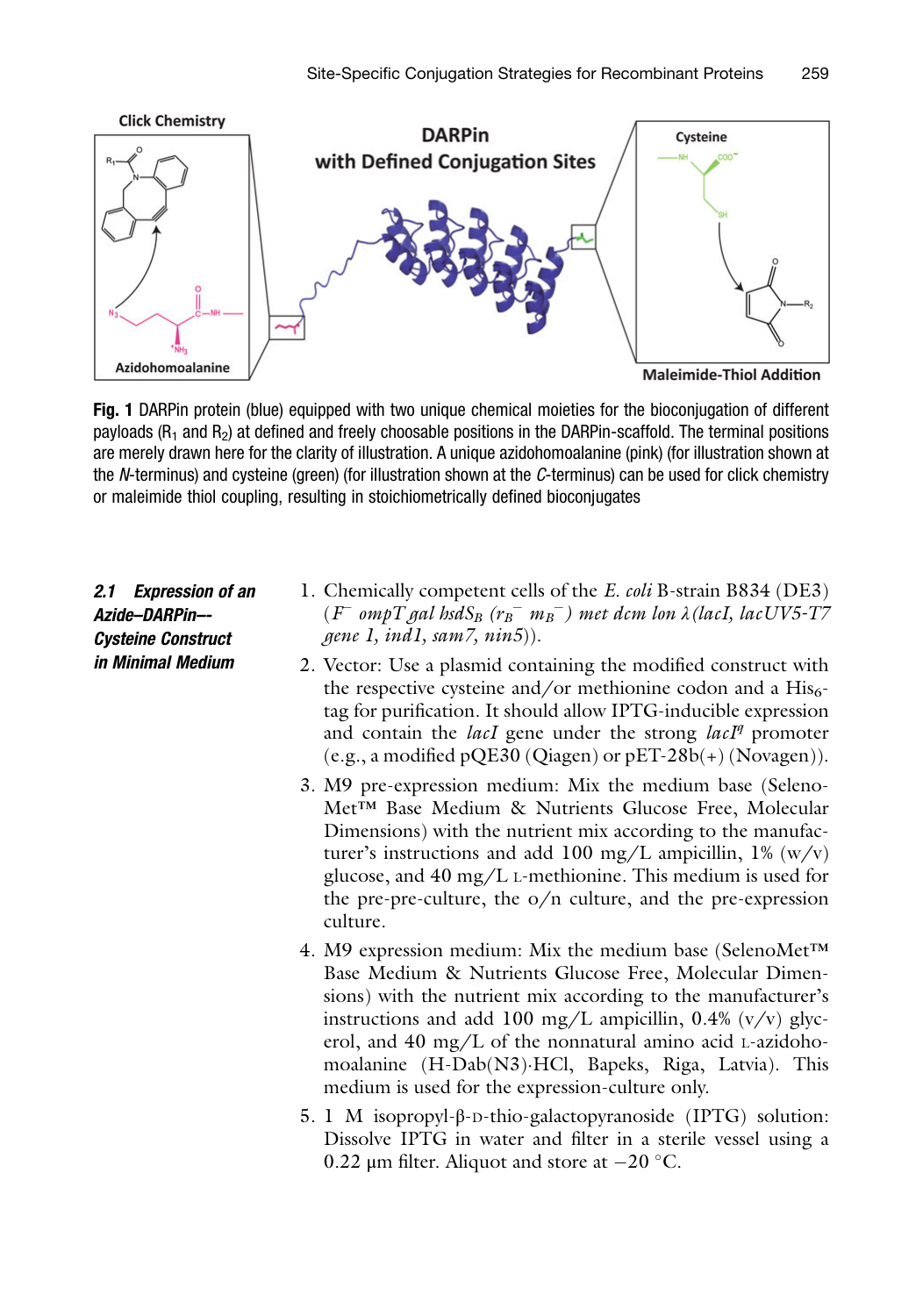#### 2.2 Dual Conjugation Using Maleimide–Thiol and Click Chemistry

2.3 Analyzing Reactivity and Conjugation Yields

- 1. Appropriate degassing device (e.g., vacuum pump and adapter for flasks or a helium supply).
- 2. Inert gas supply (e.g., argon or  $N_2$ ) to flush reaction vessels and buffer flasks.
- 3. Dimethyl sulfoxide (DMSO) to dissolve chemical reagents like short PEG linkers. Use DMSO of very high quality (e.g., for molecular biology, LC/MS grade) to not interfere with the desired reaction.
- 4. Desalting column or device allowing the fast and efficient depletion of reducing agent (e.g., a PD-10 or PD-Minitrap™ G25 column, GE Healthcare).
- 5. DBCO and/or maleimide component solutions either in PBS or in DMSO. Solutions in DMSO should be prepared at high concentrations (e.g., 5–10 mM) to keep DMSO concentrations in the reaction mix low.
- 1. 1–5 mM PEG solutions for analytical reactions: Make sure the respective PEG is soluble in PBS; therefore, use long PEG molecules (e.g.,  $PEG_{10k}$  or  $PEG_{20k}$ ) with high homogeneity and quality. We obtained good results with the manufacturers JenKem Technology, Laysan Bio Inc. and Click Chemistry Tools. For a 1 mM solution of a  $PEG_{20k}$  molecule, dissolve 20 mg in 1 mL PBS and mix thoroughly. Always prepare thiol or maleimide-containing PEG solutions freshly.
	- 2. 0.1 M perchloric acid solution: Add 407 μL of a 70% perchloric acid solution (commercially available) to 50 mL water. Do not filter afterward.
	- 3. 5% (w/v) BaCl<sub>2</sub> solution: Dissolve 5 g BaCl<sub>2</sub> in 100 mL 1 M HCl solution and mix thoroughly. Do not filter afterward.
	- 4. 0.05 M iodine  $(I_2)$  solution (commercially available).
	- 5. Appropriate SDS-PAGE gels. We tested a variety of suppliers and could not detect differences in PEG-staining efficiency.
	- 6.  $5 \times$  SDS-PAGE sample buffer to prepare protein samples: 175 mM Tris–HCl pH 6.8, 50%  $(v/v)$  glycerol, 10%  $(w/v)$ sodium dodecyl sulfate, 5% (v/v) 2-mercaptoethanol, 0.15% (w/v) bromophenol blue.

### 3 Methods

3.1 Expression of an Azide–DARPin–Cysteine Construct in Minimal Medium

The expression of a clickable DARPin requires the incorporation of the nonnatural amino acid L-azidohomoalanine (Aha) by cultivating the bacteria in minimal medium. Both the pre-expression and the expression medium are based on the glucose-free synthetic M9 minimal medium SelenoMethionine Medium Base supplemented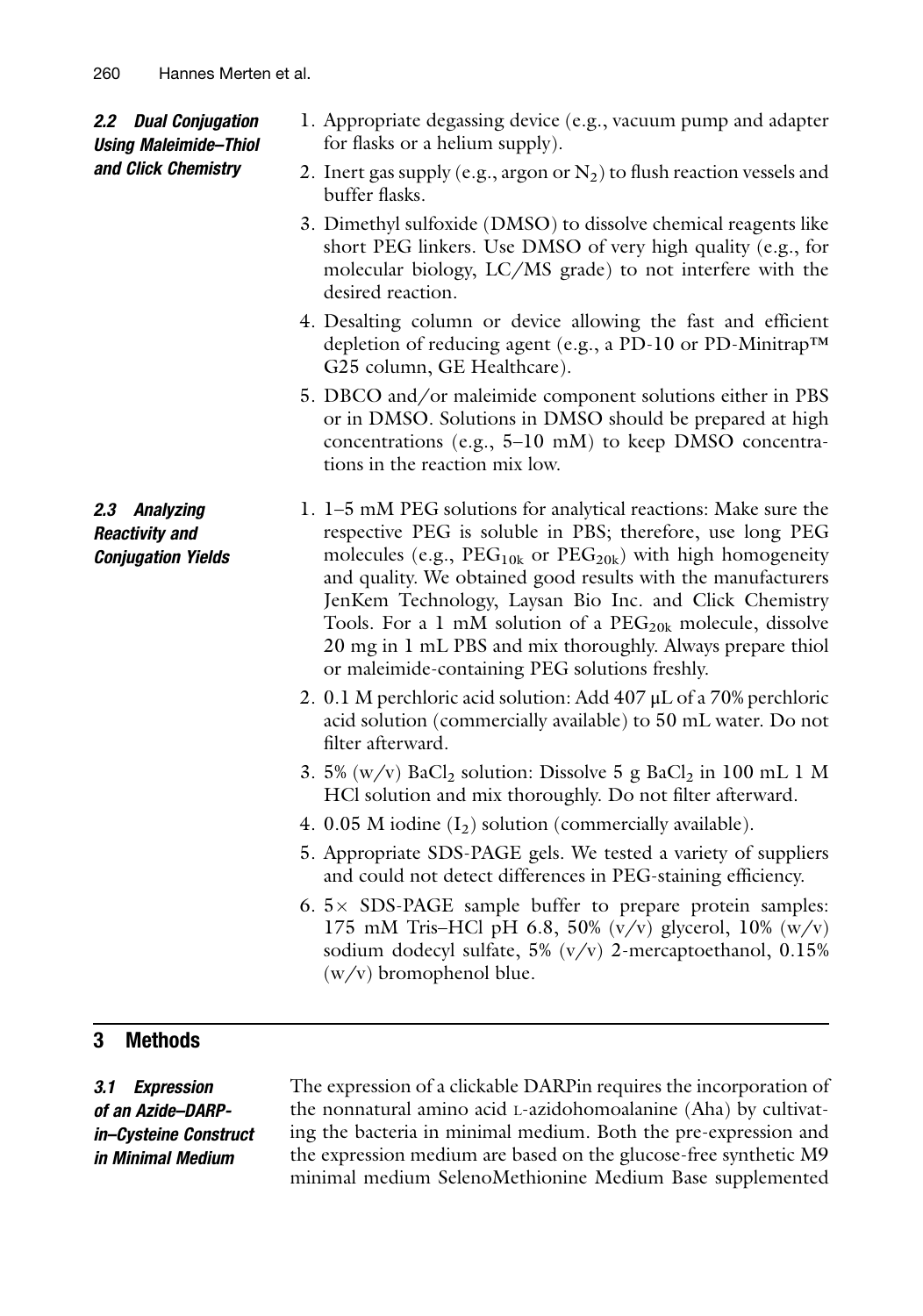with a nutrient mix. After reaching a particular cell density, the cells are transferred from the pre-expression medium to the expression medium.

- 1. Transform the methionine-auxotrophic E. coli B-strain B834 (DE3) with the expression plasmid coding for the azide–DAR-Pin–cysteine construct and containing the *lacI* gene under the strong  $la\ell^q$  promoter control (e.g., pQE30 (Qiagen) modified as in [45, 47, 50]).
- 2. Inoculate a 5 mL pre-pre-culture in M9 pre-expression medium from a single colony or glycerol stock. Incubate it for 8 h at 37 $\degree$ C during the day and use this culture to inoculate a 100 mL o/n-culture for each 1 L of expression culture. Incubate this culture with agitation at  $37 °C$  (see Note 2). Use a flask-to-medium volume ratio of at least 5:1 for all pre-, o/n, and expression cultures for sufficient aeration.
- 3. The next morning, inoculate 1 L M9 pre-expression medium to an  $OD_{600}$  of 0.1 (approximate dilution 1:25). The cells are cultivated at  $37^{\circ}$ C with agitation.
- 4. Once an OD<sub>600</sub> of 1.0–1.2 is reached (usually after  $3-4$  h), centrifuge the expression culture at  $4000 \times g$ , 10 min, 4 °C. Wash the pellet thoroughly three times by resuspending in ice-cold PBS (30 mL for a 1 L culture pellet) to deplete all extracellular L-methionine. Cells should be constantly cooled during the wash procedure.
- 5. Resuspend the pellet in 30 mL M9 expression medium and inoculate 1 L M9 expression medium with the solution.
- 6. The expression culture is agitated for  $15-20$  min at  $37 \degree$ C in a shaker to additionally deplete all intracellular L-methionine pools of E. coli.
- 7. Induce the expression of the clickable DARPin using 1 mM isopropyl-β-D-thio-galactopyranoside (IPTG) from a sterile 1 M stock solution and incubate for  $4-5$  h at 37 °C with agitation.
- 8. Harvest the expression culture by centrifugation for 10 min at  $4000 \times g$ ,  $4^{\circ}$ C to pellet the cells. Wash the pellet three times in ice-cold PBS as described above and subsequently snap-freeze it in liquid nitrogen. Store the pellet at  $-20$  °C for short-term storage or at  $-80$  °C for longer storage times.

As the expressed DARPins contain a hexa-His-tag, their purification can be performed by immobilized metal ion affinity chromatography (IMAC) as a single-step purification (see Note 3). The reader is referred to  $\left[3, 51\right]$  for a detailed description.

Most DARPin constructs used for bioconjugation contain a unique cysteine residue at the C-terminus, hence, it is recommended to add 5 mM 2-mercaptoethanol to all washing buffers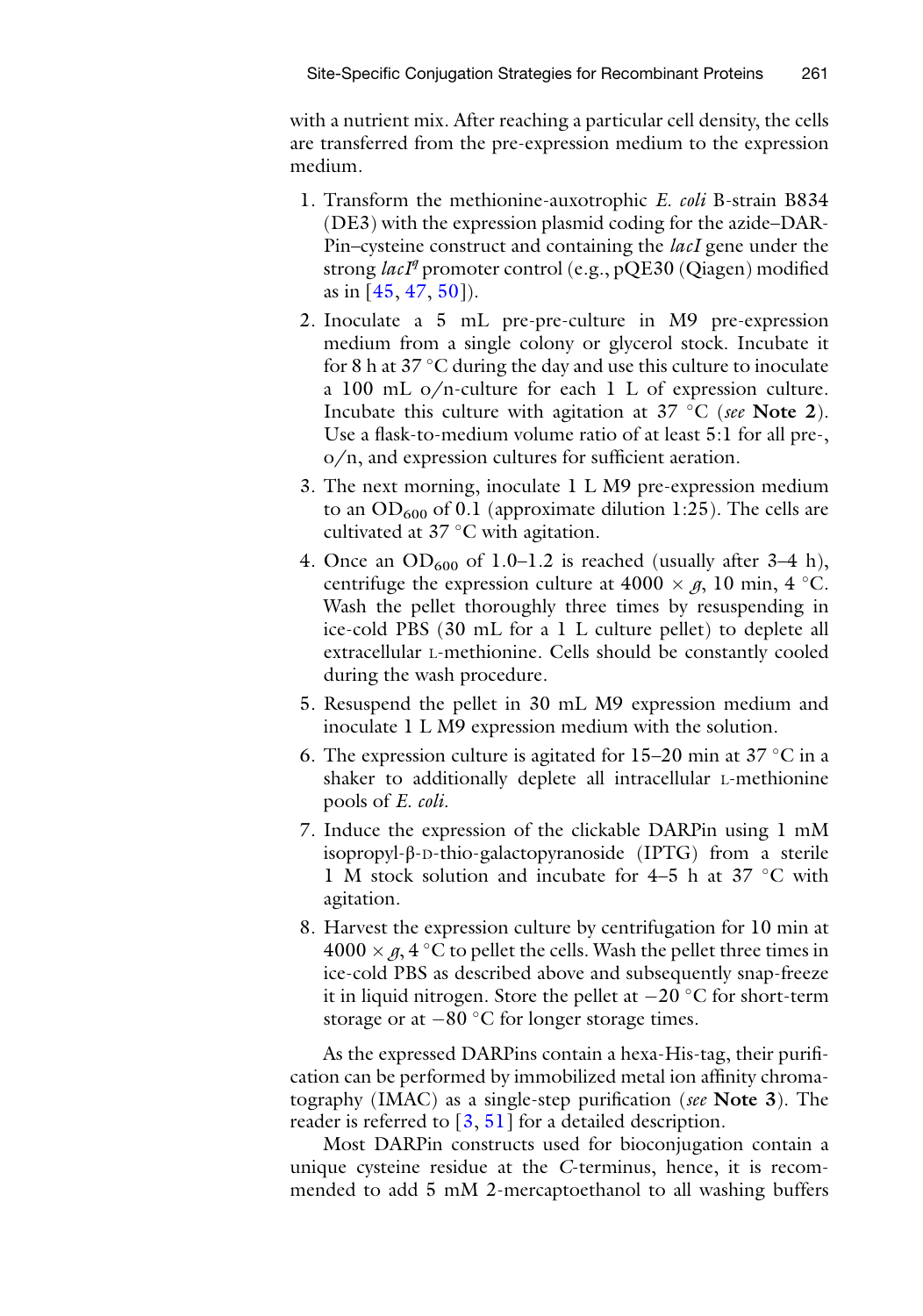to reduce disulfide bonds that might have formed between individual DARPins and with other endogenous cellular components. In addition, it is advantageous to store the purified protein in a reducing buffer by dialyzing it after the elution step to, for example, PBS supplemented with 5 mM 2-mercaptoethanol (see Note 4).

After this IMAC purification, a yield of 30–50 mg/L can be expected, which depends strongly on the individual construct and the employed expression conditions. If low expression yields are encountered, expression optimizations should be performed by varying first the expression temperature (e.g., to 30  $^{\circ}$ C [50]) and then the time before harvest.

The expressed and purified proteins (here an azide–DARPin–cysteine construct) carry either a thiol group (introduced by cysteine) or an azide group (introduced by Aha) or both, which can subsequently be used for the conjugation of various payloads. The payload can, for example, be a dye for visualization and imaging, a cytotoxin for tumor cell killing or a half-life extension module like PEG or serum albumin  $[45, 47]$ . In addition, the use of bifunctional chemical linkers carrying a DBCO and a maleimide group to, for example, link an azide–DARPin to a thiol–DARPin to generate bispecific binders or other protein-protein conjugates, have also been used. Here we only describe in detail the conjugation of a DARPin carrying an *N*-terminal azide and a *C*-terminal thiol to two reactants with the respective countergroup (DBCO or maleimide) as examples illustrating the procedure. All provided protocols can be adapted to either protein–protein conjugations using a small DBCO–maleimide linker or single conjugations when proteins carrying only either an azide or a thiol group are expressed, since all described workflows and considerations are applicable.

Theoretically, click chemistry offers an orthogonal coupling reaction that does not interfere with other functionalities present in proteins such as thiols. It is, hence, possible to perform the maleimide–thiol and click chemistry conjugation simultaneously in a one-step approach. However, as recently shown [23, 24] side reactions cannot be completely avoided and the simultaneous approach complicates the troubleshooting if a reaction step does not work or is incomplete. We thus recommend performing the two reactions separately to maximize the yield by minimizing sidereactions. As the maleimide–thiol reaction exhibits the much faster kinetics, this reaction should be performed first (see Note 5). The conjugated protein is then purified before performing the azidealkyne reaction. For the latter, we will only explain the click chemistry (SPAAC) as we found CuAAC to result in much lower reaction product yields and large amounts of side products (see Note 1).

1. Reduce the protein to provide a reactive thiol group not blocked by disulfide bridges (e.g., between proteins or between

#### 3.2 Dual Conjugation Using Maleimide–Thiol and Click Chemistry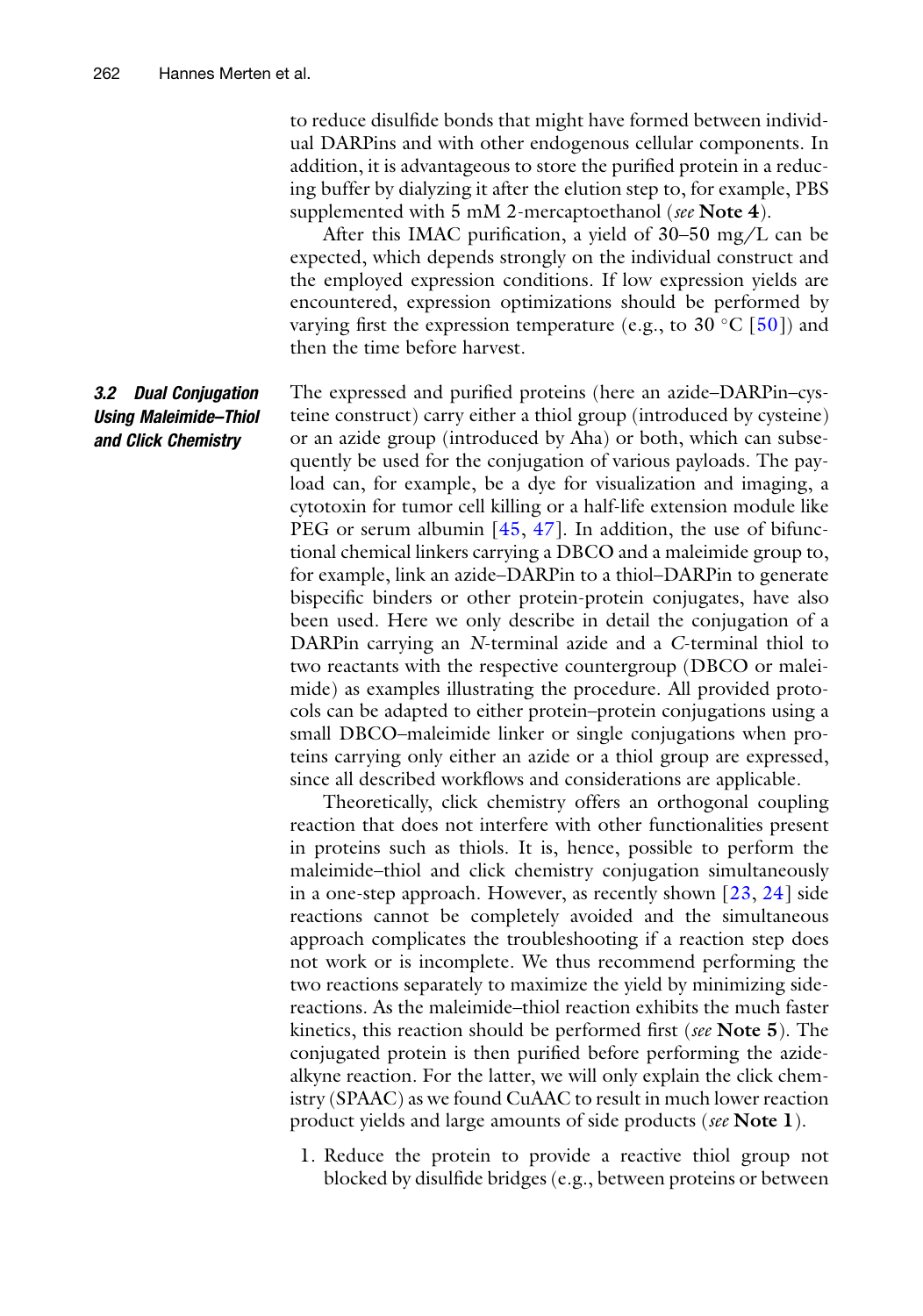the protein and media components). Omit this step if the protein was stored in reducing buffer after purification (see Subheading 3.1). Incubate the protein in an appropriate buffer (e.g., PBS) supplemented with 20 mM 2-mercaptoethanol for 1 h at  $25-30$  °C. Keep in mind that for the dual-conjugation approach neither DTT nor TCEP can be used as both reduce the azide group fast, making click chemistry impossible (see Note 4). In addition, always degas all buffers used and flush reaction tubes with argon or another inert gas to avoid reoxidation of the protein.

- 2. Remove the reducing agent by loading the reduced protein to an appropriate desalting column flushed with degassed buffer, collect fractions and identify the protein-containing fraction by absorbance measurements at 280 nm. It is crucial to establish a desalting method that depletes the reducing agent completely as it interferes with the subsequent maleimide–thiol conjugation. Perform an analytical PEGylation (see Subheading 3.3) or a mass spectrometry analysis to confirm complete reactivity of the desalted protein and the absence of remaining reducing agent. If the reduction is not complete and not all thiols are reactive, consider Note 6.
- 3. Immediately mix the desired protein fraction with a  $2-4 \times$  molar excess of the maleimide component (e.g., a dye) and incubate it for 1–2 h at 25–30 °C or 4 °C for 24 h with agitation (see Note 7). Optionally, quench the reaction by adding 2-mercaptoethanol at a  $10-30 \times$  molar excess over the maleimide component and incubate for 10 min at 25–30 $\degree$ C with agitation.

Note that if the maleimide component is expensive or tedious to synthesize, the protein can also be applied in  $2-4 \times$  molar excess, and the derivatized protein must then be separated from unreacted proteins (e.g., by ion exchange chromatography). Make sure the protein concentration is at least in the micromolar range or increase the concentration of the maleimide component to maintain the fast reaction kinetics. If the maleimide component is dissolved in organic solvents (e.g., DMSO) make sure to have a highly concentrated (millimolar range) stock solution to keep the DMSO concentrations in the final reaction low (5–10% maximum).

4. Investigate the yield of your reaction by either performing mass spectrometry, or an analytical PEGylation on unreacted starting material or other analytical methods (see Subheading 3.3). If the yield is not satisfactory, increase reaction time, concentrations and temperature. Note that some thiols might be unreactive since they are hidden in a cavity thus decreasing the  $pK_A$  (making it less reactive at lower  $pH$ ) or resulting in sterically blocking the thiol group. This can be tested using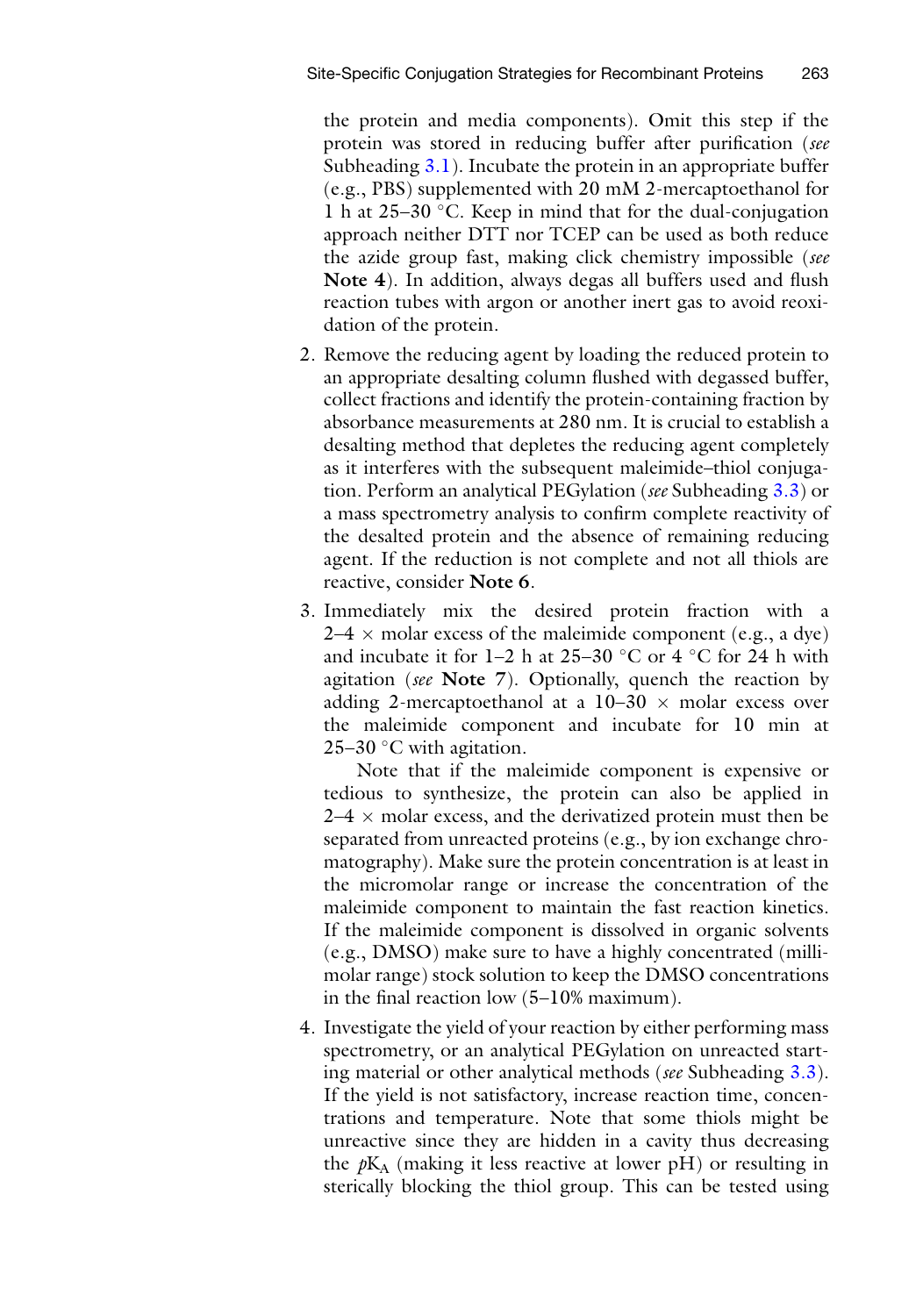**Reactivity** 

smaller maleimide components and performing subsequent analytical reactions (see Subheading 3.3).

- 5. Purify the conjugated protein from remaining educts. For many dyes or other small maleimide components, this can be done using appropriate desalting columns or dialysis membranes. Further purifications options are ion exchange chromatography if a charge was introduced (e.g., with a charged dye) or size exclusion chromatography if the hydrodynamic radius was significantly increased (e.g., by PEG conjugation). These separation steps are described in detail elsewhere [45, 47, 50].
- 6. Perform the click chemistry reaction by mixing the purified protein with a  $2-4 \times$  molar excess of the DBCO component (dye, PEG, etc.) and incubate for  $24-48$  h at  $4^{\circ}$ C or at least 4 h at  $25 \text{ °C}$  with agitation. Note that click chemistry has slow reaction rates; hence, increasing reactants concentrations (high micromolar range) as well as the temperature and reaction time has a large influence on the reaction yield. Thereafter, use suitable purification methods if needed to deplete the remaining DBCO component [45, 47, 50]. Again, the protein can also be applied in molar excess over the DBCO component, if the latter is expensive or a complex synthesis is needed, and then the conjugated protein must be separated from the unconjugated one (see Note 7).

3.3 Analyzing and Conjugation Yields Proteins that were expressed and purified as described above carry a unique azide group, a unique thiol group, or a combination of both. Prior to the following conjugation of the desired molecule, which might be costly or laborious to produce, the reactivity of the respective reactive group incorporated into the protein should be tested. A convenient option is the conjugation of a PEG molecule carrying the respective countergroup, followed by a gel-shift assay. If the SDS-PAGE gel band of the protein is shifted to higher molecular weights, then the respective azide or thiol group incorporated in the protein is reactive. By subsequent PEG staining of the same gel, the PEGylation of the protein can be confirmed, thereby excluding that the band shift was caused by, for example, the formation of covalent protein multimers. Hence, this facile assay shows whether the incorporation of the reactive group into the protein was successful and whether its reactivity was maintained after the various protein expression and purification steps.

> Several functionalized PEG molecules are commercially available which greatly facilitates the testing of all possible types of reactions with the respective countergroup. The following PEG variants are particularly useful to test the modified proteins for their reactivity: maleimide–PEG (to test the reactivity of the thiol group in the protein), DBCO–PEG (to test the reactivity of the azide group in the protein), thiol–PEG (to test the reactivity of a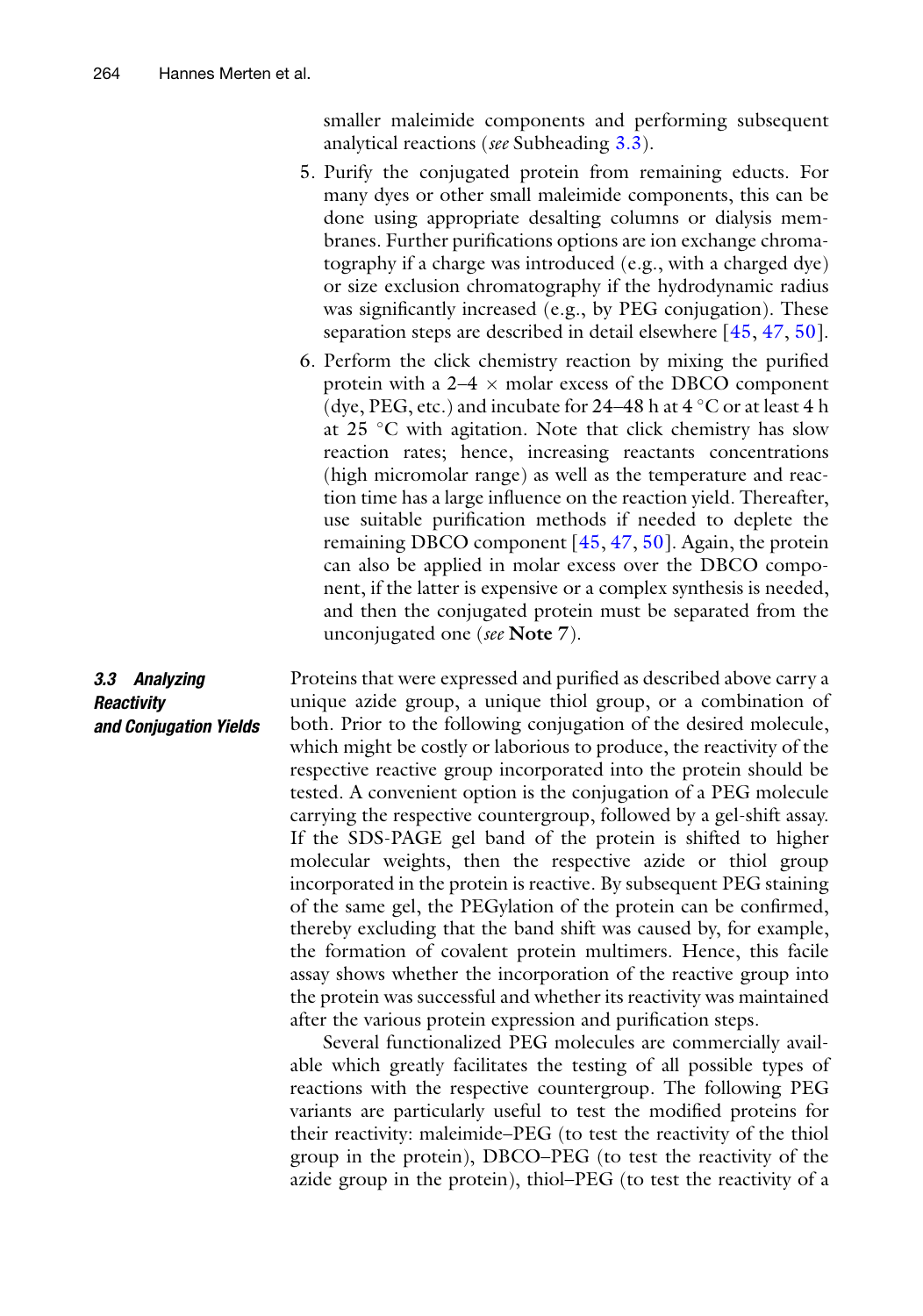maleimide group incorporated in the protein by a second functionalization reaction), or azide–PEG (to test the reactivity of a DBCO incorporated in the protein by a secondary functionalization reaction). Proceed as follows:

- 1. Prepare a 1 mM solution of the respective polyethylene glycol (PEG) in PBS and, if the maleimide-thiol should be investigated, degas the buffer thoroughly (see Note 8).
- 2. To test the reactivity of the protein thiol group, prepare a freshly reduced protein aliquot using 2-mercaptoethanol (see Notes 4 and 6) as described previously. Use degassed buffers during the reduction and desalting process and flush reaction vessels with argon or a similar inert gas. Ensure that the reducing agent is completely removed as thiol components interfere with the analytical maleimide-PEG conjugation, for example, by using a desalting column with very good separation capability (see Subheading 2.2) in a very conservative manner collecting only the main protein peak fractions. This reduces recovery but allows more efficient protein conjugations.
- 3. Add maleimide-PEG in  $4-8 \times$  molar excess (see Note 8) and mildly shake the reaction at 25  $\degree$ C for 2 h or at 4  $\degree$ C for 24 h. Degas all buffers and flush the reaction vessels with argon or another inert gas to avoid reoxidation of thiols during the test reaction. Note that this reaction can also be inverted, that is, a thiol–PEG solution can be added and the reactivity of a maleimide incorporated into the protein can be examined.

To test the reactivity of an azide group incorporated in the protein, add a  $4-8 \times$  molar excess of DBCO–PEG and mildly agitate at  $4 \degree C$  for 24 h. Again, this reaction can be inverted, that is, the incorporation of a DBCO group in a protein can be tested by adding azide–PEG. As the click chemistry reaction is not oxidation sensitive, no degassing or use of inert gas is required. If two reactive groups in one protein should be tested (e.g., the bifunctional DARPin carrying an azide and a thiol group), we recommend to perform two separate test reactions for each reactive group.

4. Analyze the complete reaction mix by SDS-PAGE. Load higher amounts of protein  $(-5 \mu g)$  than usual, as otherwise remaining unreactive educts might not be visible. Inspect and scan the gel after Coomassie staining. A gel shift will show a successful reaction (see Fig. 2) and the gel can be PEG-stained as described below.

The staining of PEG in a previously Coomassie stained gel is performed at 25  $^{\circ}$ C and was adapted from [52, 53]:

- 1. Rinse the gel  $3 \times$  with  $\sim 50$  mL water.
- 2. Cover the gel with ~20 mL 0.1 M perchloric acid and shake mildly for 15 min.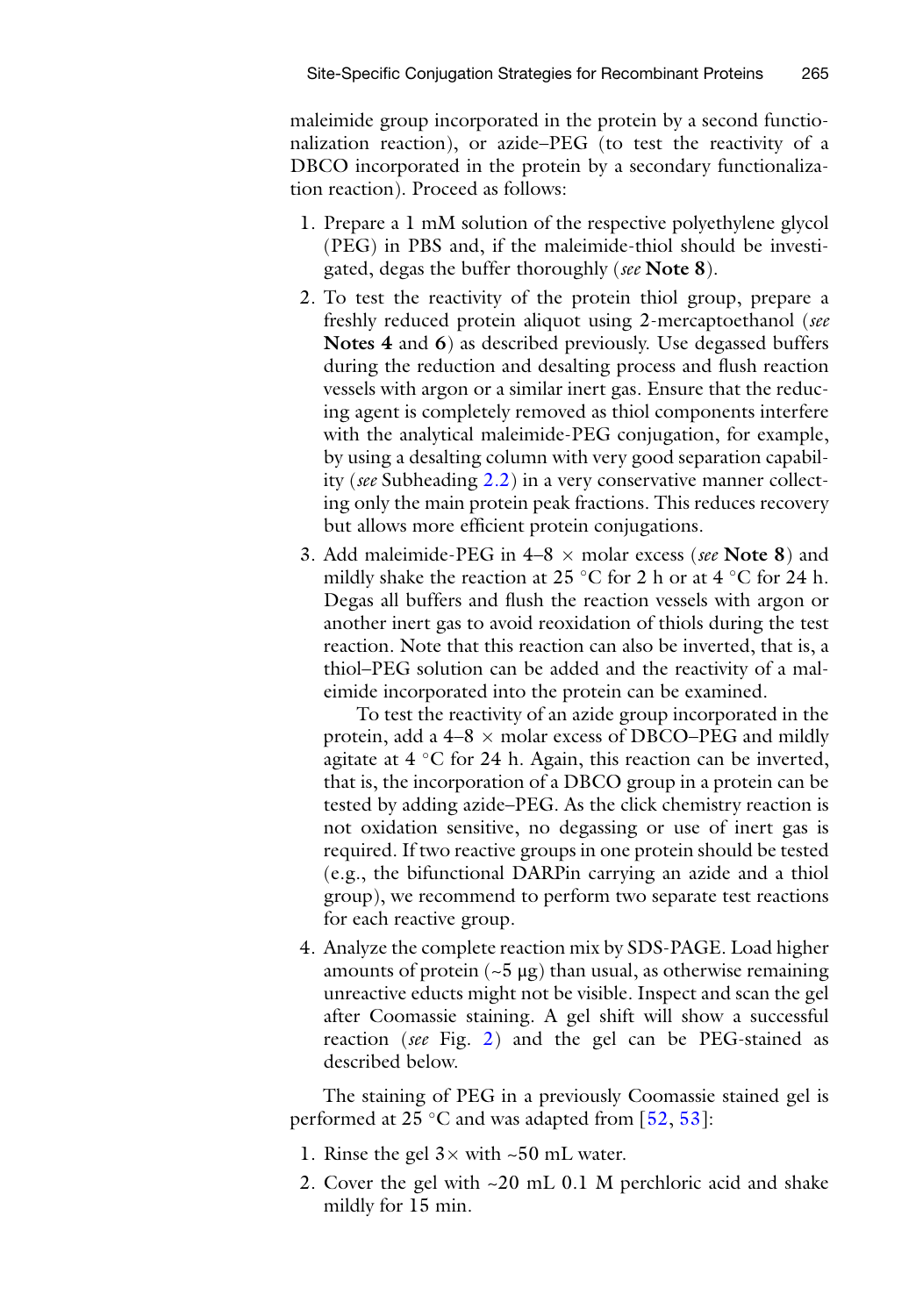

Fig. 2 15% SDS-PAGE gel for testing the quality of model proteins, ("X," a cys-containing model protein, and "Y," a maleimide-containing model protein) for their efficiency in conjugation, by coupling maleimide–PEG<sub>20k</sub> as an easily detectable test compound. For protein X (lanes 1 and 2), maleimide–PEG<sub>20k</sub> was used, while for Y, thiol–PEG<sub>20k</sub> was used. 6 µg of each model protein was loaded and stained first with Coomassie (a) and subsequently for PEG (b) using the protocol described in the text. 1: Protein X reacted almost quantitatively with maleimide–PEG<sub>20k</sub>, 2: Protein X w/o maleimide–PEG<sub>20k</sub>, 3: Protein Y reacted partially with thiol–PEG<sub>20k</sub>, 4: Protein Y w/o thiol–PEG<sub>20k</sub>. A substantial portion of protein Y did not react with the thiol–PEG, presumably due to undesired side reactions in previous modification steps, compromising the integrity of the maleimide group

- 3. Add 5 mL  $5\%$  BaCl<sub>2</sub> in 1 M HCl to the solution and mix well.
- 4. Add 2 mL 0.05 M iodine solution and mix well.
- 5. Incubate on a shaker for ~10–15 min until the gel shows a dark brown color.
- 6. Destain the gel by discarding the solution and cover it with ~25 mL water, frequently check the destaining process and exchange the water. It takes approx. 10–15 min to destain the gel. As the destaining cannot be reverted, it is important to permanently check for a satisfying stain. Replace the water again before scanning the gel. See Fig. 2 for a PEG-stained example. Note that PEG molecules can form multimers and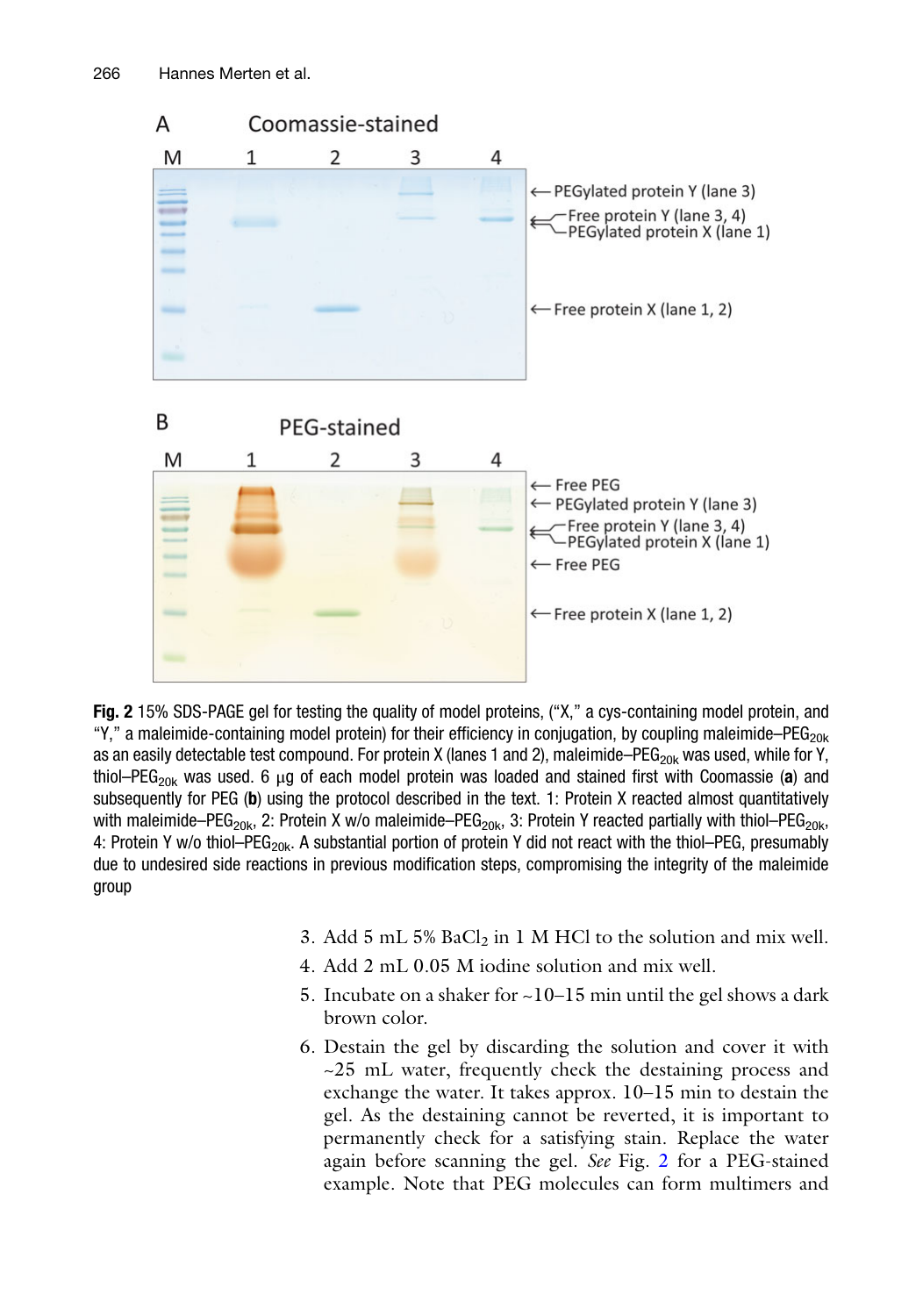be heterogeneous in length depending on the available PEG quality. Therefore, the free PEG can be visible as multiple bands at different heights in SDS-PAGE. Consequently, it is important to add the respective PEG in excess to the reaction and observe the free protein band.

Analytical PEGylation is a fast and convenient method to investigate reaction yields and reactive groups. However, the assessment of a gel band intensity and its comparison are not quantitative and SDS-PAGE exhibits a limited sensitivity. Hence, more precise, alternative methods are also listed in the following sections. These also enable the analysis of protein expression and integrity and the investigation of its conjugation to different chemical moieties and provide a broader dataset for final assessments.

The quantitative and exclusive incorporation of Aha in the protein can be investigated by N-terminal Edman analysis [45, 50]. Consider that blotting the protein to a PVDF membrane prior to Edman analysis might add interfering components to the analysis reaction. Try to use the protein in solution directly and apply only buffer components of very high-grade purity. The nonnatural amino acid Aha usually elutes 1–2 min earlier than L-methionine  $\lceil 3 \rceil$ . Furthermore, the amino acid composition of the expressed protein can be analyzed with amino acid hydrolysis using commercial kits. Subsequently, the resulting amino acid mix is analyzed on an UHLPC system, where no L-methionine should be detectable  $[3, 45]$ . Finally, mass spectrometry analysis offers a facile method to determine the incorporation of Aha, as its mass is  $-5$  Da different from L-methionine. For example, ESI-MS yields good results with DARPins as these proteins are comparably small. However, keep in mind that the analysis of large proteins in mass spectrometry might be complicated and such small mass shifts might not be detectable. Furthermore, it should not be used to compare conjugation rates quantitatively as peak heights might vary with the biochemical properties of the conjugate and the nonconjugated protein, and thus the peak heights cannot be used to compare molar amounts. Nevertheless, mass spectrometry is well suited for the analysis of any remaining educts in the reaction mix.

The conjugation of a chemical moiety (e.g., a dye or a small linker like maleimide–biotin or maleimide–DBCO for the crosslinking of proteins) can be quantified with various methods. Keep in mind that before using these methods, it is important to determine the quality of the respective conjugation partner itself, for example, by mass spectrometry, NMR, or RP-HPLC. An inhomogeneous reaction partner (e.g., dye, maleimide–DBCO linker) will otherwise result in ambiguous results. For the investigation of dyes and DBCO-containing molecules, it is possible to use the absorption of the respective moiety at a given wavelength for conjugation quantification. For example, for a maleimide–DBCO linker, we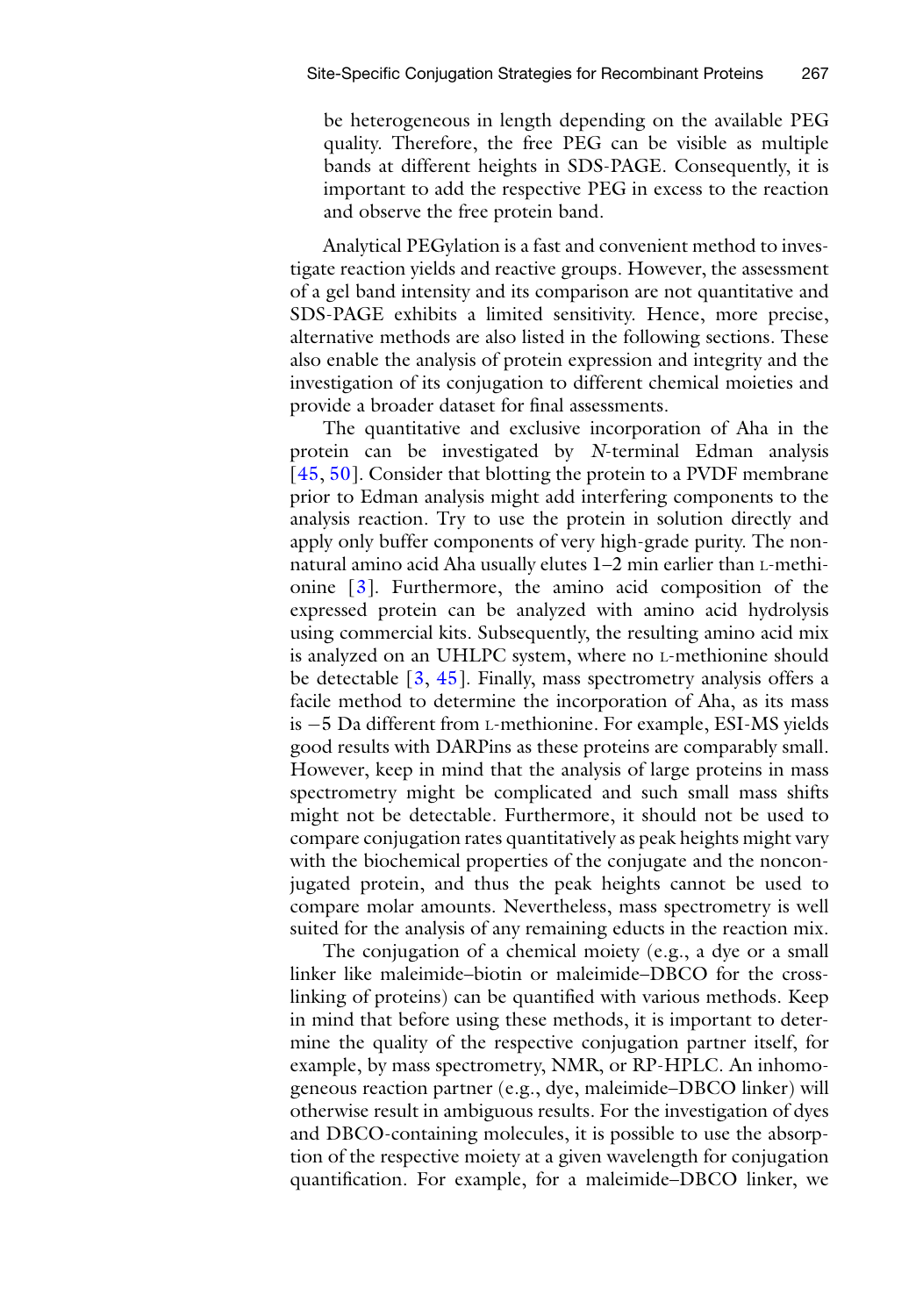calculated the molar absorption coefficient in DMSO to be 12,388 L·mol<sup>-1</sup> cm<sup>-1</sup> at 280 nm and 13,375 L·mol<sup>-1</sup> cm<sup>-1</sup> at 309 nm. Next to its use in conjugation quantification, these high absorption coefficients can also impede protein quantification and must thus be taken into account here. Again, for homogeneous small molecules, mass spectrometry offers a viable method to determine mass shifts and quantify conjugation (see above). The conjugation of a small moiety often also changes the hydrophilicity of the modified protein, which can thus be analyzed by reverse phase HPLC, for example, using a C18-column as described in [47] (see Note 9). If the conjugated molecule contains a biotin residue, for example, when a maleimide–biotin linker is conjugated, a streptavidin gel shift assay as described in [54] can be performed. Finally, many chemical moieties like dyes and also, for example, a maleimide–PEG4–DBCO linker add detectable mass to the protein, large enough to be detectable in a gel-shift assay using high-quality commercial SDS-PAGE gels run at low voltage (e.g., 4–12% Bis/- Tris with MOPS running buffer or 10% Bis/Tris with MES buffer). Mass differences down to 0.5–1 kDa can be detected on such gels. This method offers a cheap screening method and furthermore, fluorescent moieties can additionally be quantified by a gel documentation device equipped with a fluorescence detector [45].

#### 4 Notes

1. The azide-alkyne Huisgen cycloaddition reaction has an inherently very low reaction rate  $[16]$  which can be increased to a reasonable level by using either strained alkynes (SPAAC) like DBCO or copper catalysis (CuAAC). Using DARPins, we also performed the latter according to Presolski et al. [55], but found that the proteins contained multiple oxidation species in mass spectrometry analysis, high amounts of covalently linked protein by side-reactions and precipitates. Furthermore, we observed reaction yields of a maximum of 50%. Please note that the amount of copper and other components must be optimized for every protein individually when using CuAAC, whereas SPAAC offers a broadly applicable technology with yields of almost 100% in our hands and no detectable side reactions or undesired protein modifications, when following the recommended protocols. Currently, more strained alkynes are available such as BCN-based reagents. These reagents show decreased lipophilicity while maintaining high reaction rates. Furthermore, these compounds provide very high reaction rates also with, for example, aromatic azides. However, the incorporation of such azides into proteins is unfortunately much more laborious and the reaction with Aha does not show faster kinetics, whereas side-reaction rates might be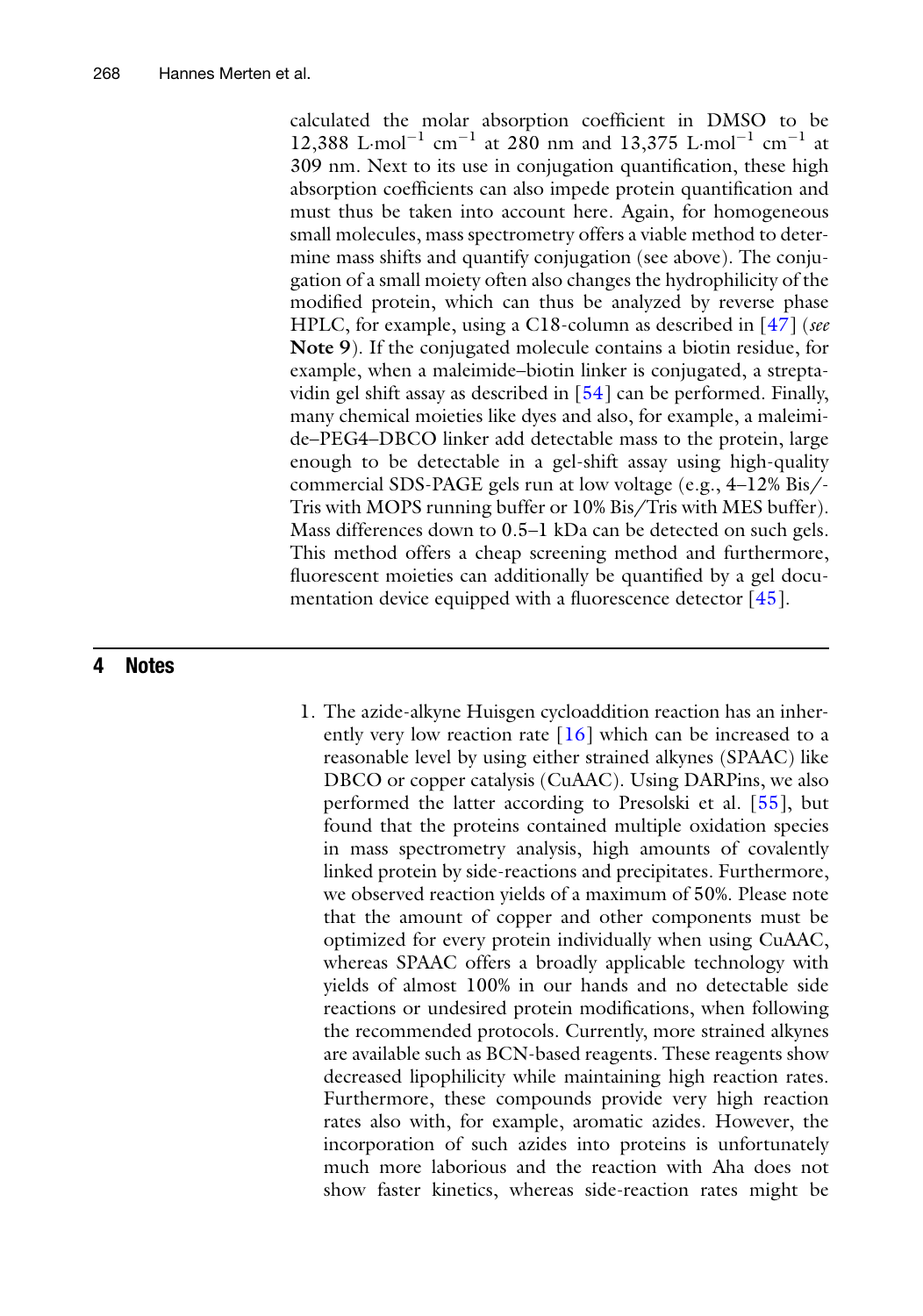facilitated. Finally, a number of DBCO components such as dyes are now commercially available in good qualities and at affordable prices. We therefore recommend using the SPAAC reaction (click chemistry) with DBCO and an azide group provided by Aha.

- 2. In theory, 2YT or other rich growth media can also be used for the o/n and pre-expression cultures when thorough washing steps are applied. However, the pre-expression minimal medium offers the advantage that the metabolism of the bacteria has already been adapted to the growth conditions in minimal medium, resulting in significantly higher expression yields in our experience.
- 3. It is important to prevent the copurification of endogenous E. coli proteins which might bind to the Ni-NTA resin due to a native metal-binding function or the presence of surface clusters of histidine residues [56]. Therefore, next to avoiding the use of an oversized IMAC column, we highly recommended to include both a low salt washing step (20 mM NaCl, counteracting hydrophobic interactions) and a high salt washing step (at least 1 M NaCl, counteracting ionic interactions).
- 4. In principle, the cysteine residue can be reduced by using either dithiothreitol (DTT) or tris(2-carboxyethyl)phosphine (TCEP). However, for the dual-conjugation approach described here, DTT and TCEP must not be used as they react with the azide-group and inactivate it for click chemistry. Both molecules efficiently reduce azides to amino groups [26, 55] and TCEP furthermore undergoes a Staudinger ligation by providing a phosphine group. However, it seems that 2-mercaptoethanol can be used as a reducing agent for disulfide bridges keeping the azide reactive as the rate constants of the undesired reduction are much slower [27]. Furthermore, 2-mercaptoethanol is more stable in solution and, hence, also in the storage buffers used after IMAC purification [57].
- 5. The maleimide-thiol reaction exhibits much faster reaction kinetics compared to the strain-promoted click chemistry [16]. We found that when performing protein-protein conjugation using a small maleimide-DBCO linker with one protein species ("X") carrying an exposed thiol and another protein species ("Y") carrying an exposed azide group, performing the maleimide-thiol reaction first and then conjugating protein X-DBCO to protein Y-azide, greatly increased the reaction yields (unpublished data). Presumably, this is due to maleimide hydrolysis and/or side-reactions taking place during the lengthy DBCO–azide reaction, which is performed at  $4 °C$ for at least 24 h.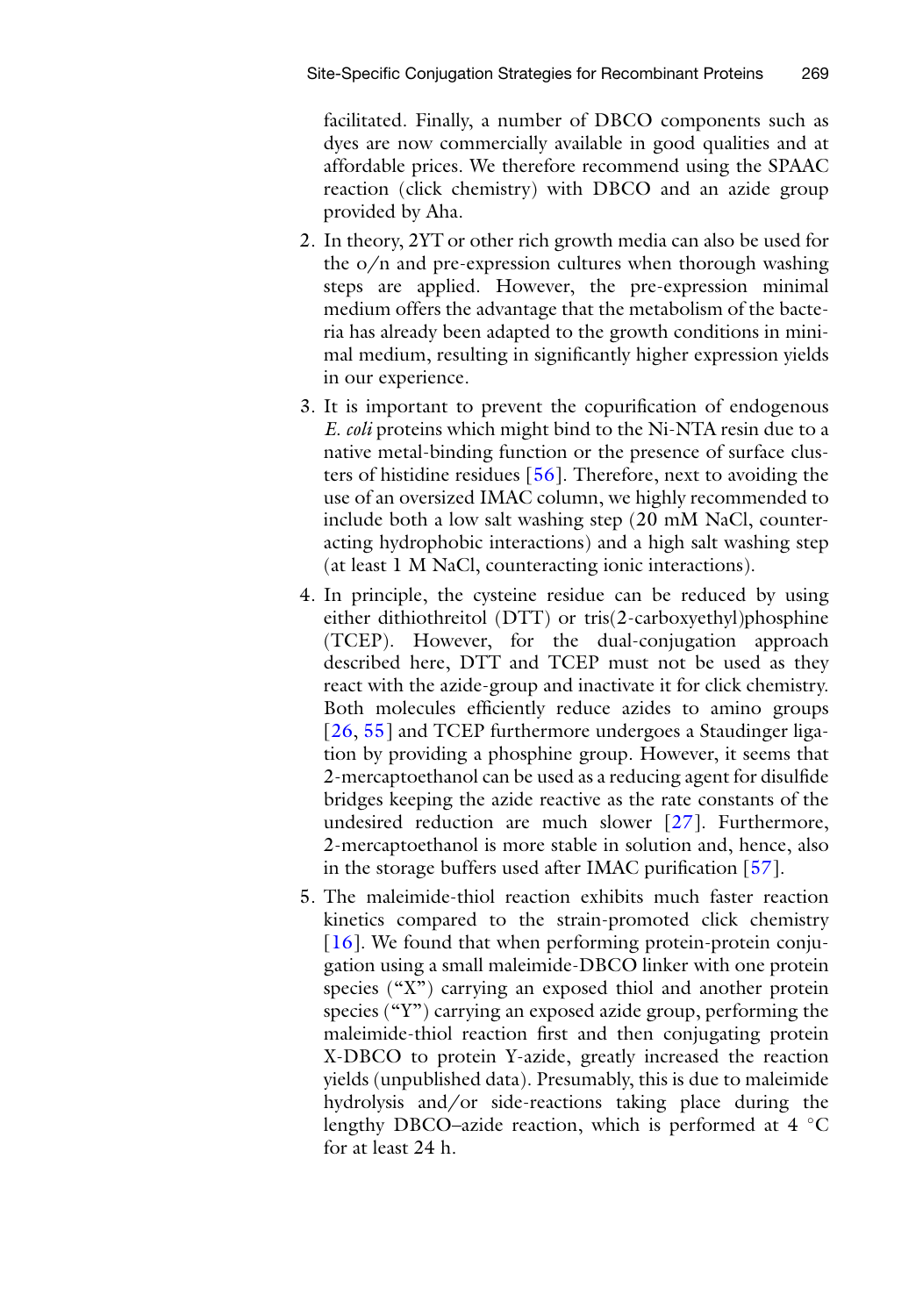- 6. If the reduction is incomplete, we recommend optimizing the reduction conditions by either increasing the reaction temperature, time, concentration of reducing agent or the pH of the used buffer. At higher pH the amount of thiolate ions is increased, which is the reactive species in the reduction of disulfides, and thus higher pH strongly increases the reaction rate (e.g., instead of PBS pH 7.4 use an appropriate buffer at pH 8.0–8.5 if your protein is stable under these conditions). It is also crucial to establish a fast and efficient desalting method. This must be fast (within 10–20 min) to avoid reoxidation of the previously reduced thiols and efficient so that the reducing agent 2-mercaptoethanol is *completely* depleted as it competes with the desired maleimide–thiol conjugation.
- 7. If the maleimide component is expensive or laborious to synthesize, the protein can also be applied in a  $2-4 \times$  molar excess, provided that an effective method to separate the conjugated from the nonmodified protein is available (e.g., by preparative anion exchange chromatography). Also make sure that the protein concentration is at least in the micromolar range or increase the concentration of the maleimide component to maintain the fast reaction kinetics. If the maleimide component is dissolved in organic solvents (e.g., DMSO), we recommend to prepare a highly concentrated (millimolar range) stock solution to keep the DMSO concentrations in the final reaction low (5–10% maximum, depending on the stability of the target protein).
- 8. Highly concentrated PEG solutions are viscous and difficult to pipet and mix. They reduce reaction rates and, consequently, yield. We therefore do not recommend to prepare PEG solutions above 5 mM PEG concentration. Consider using a high molecular weight PEG of at least 10–20 kDa to ensure solubility in PBS and to obtain a clearly visible gel shift also for larger proteins. Especially when maleimide–PEG or thiol–PEG is used, solutions should be prepared freshly before each experiment as the hydrolysis of the maleimide or disulfide formation of thiols can occur. Degas the PBS prior to dissolving thiol– PEG to avoid undesired oxidation reactions. If the protein is highly concentrated ( $>100 \mu$ M) the molar excess of PEG can be reduced or the protein diluted. However, we do not recommend using less than  $4 \times$  molar excess of PEG as, depending on the quality of the PEG and its storage conditions, not all molecules carry the desired reactive group. This can possibly lead to a false interpretation of the conjugation results, if the effective concentrations of the reactive group provided by the PEG molecule are too low.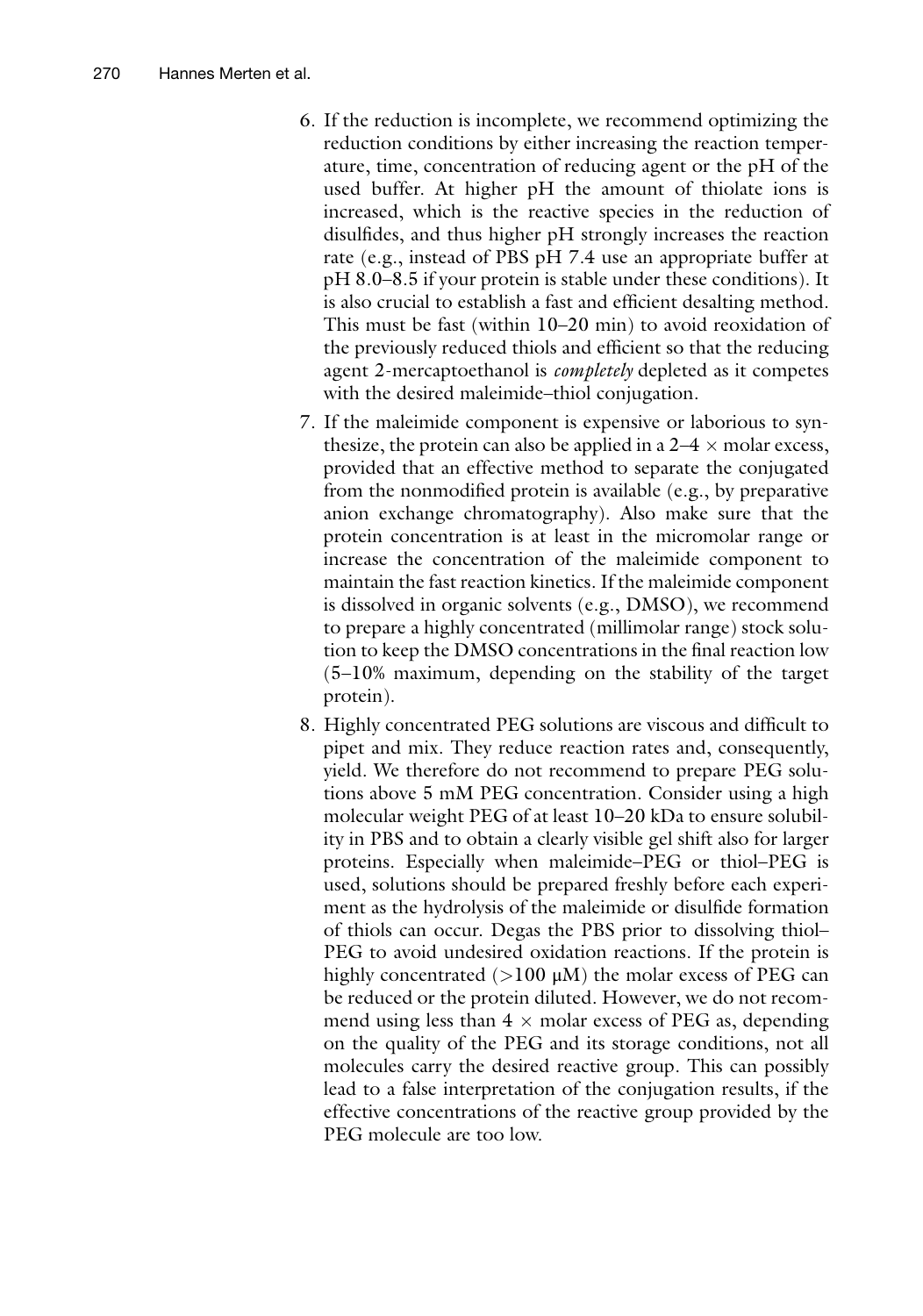9. Many modifying molecules like dyes or small linkers are dissolved in DMSO and then mixed with the respective protein for conjugation. If this reaction mix is loaded to RP-HPLC for analysis, high DMSO concentrations will influence the running behavior on the column. Therefore, the sample must be diluted (<1% final DMSO concentration) before loading it on the column to minimize this effect.

#### References

- 1. van Berkel SS, van Delft FL (2013) Metal-free bioconjugation reactions. Drug Discov Today Technol 10:45–51
- 2. Rashidian M, Dozier JK, Distefano MD (2013) Enzymatic labeling of proteins: techniques and approaches. Bioconjug Chem 24:1277–1294
- 3. Tamaskovic R, Simon M, Stefan N et al (2012) Designed ankyrin repeat proteins (DARPins) from research to therapy. Methods Enzymol 503:101–134
- 4. Hansen S, Stüber JC, Ernst P et al (2017) Design and applications of a clamp for Green fluorescent protein with picomolar affinity. Sci Rep 7:16292
- 5. Gorin G, Martic PA, Doughty G (1966) Kinetics of the reaction of N-ethylmaleimide with cysteine and some congeners. Arch Biochem Biophys 115:593–597
- 6. Makmura L, Hamann M, Areopagita A et al (2001) Development of a sensitive assay to detect reversibly oxidized protein cysteine sulfhydryl groups. Antioxid Redox Signal 3:1105–1118
- 7. Panowksi S, Bhakta S, Raab H et al (2014) Site-specific antibody drug conjugates for cancer therapy. MAbs 6:34–45
- 8. Hamblett KJ, Senter PD, Chace DF et al (2004) Effects of drug loading on the antitumor activity of a monoclonal antibody drug conjugate. Clin Cancer Res 10:7063–7070
- 9. Pillow TH, Tien J, Parsons-Reponte KL et al (2014) Site-specific trastuzumab maytansinoid antibody-drug conjugates with improved therapeutic activity through linker and antibody engineering. J Med Chem 57:7890–7899
- 10. Junutula JR, Raab H, Clark S et al (2008) Sitespecific conjugation of a cytotoxic drug to an antibody improves the therapeutic index. Nat Biotechnol 26:925–932
- 11. Sharpless NE, Flavin M (1966) The reactions of amines and amino acids with maleimides. Structure of the reaction products deduced from infrared and nuclear magnetic resonance spectroscopy. Biochemistry 5:2963–2971
- 12. Fontaine SD, Reid R, Robinson L et al (2015) Long-term stabilization of maleimide-thiol conjugates. Bioconjug Chem 26:145–152
- 13. McKay CS, Finn MG (2014) Click chemistry in complex mixtures: bioorthogonal bioconjugation. Chem Biol 21:1075–1101
- 14. Dommerholt J, Rutjes FP, van Delft FL (2016) Strain-promoted 1,3-dipolar cycloaddition of cycloalkynes and organic azides. Top Curr Chem 374:16
- 15. Hu QY, Berti F, Adamo R (2016) Towards the next generation of biomedicines by siteselective conjugation. Chem Soc Rev 45:1691–1719
- 16. Lang K, Chin JW (2014) Bioorthogonal reactions for labeling proteins. ACS Chem Biol 9:16–20
- 17. Rostovtsev VV, Green LG, Fokin VV et al (2002) A stepwise Huisgen cycloaddition process: copper(I)-catalyzed regioselective "ligation" of azides and terminal alkynes. Angew Chem Int Ed Engl 41:2596–2599
- 18. Tornøe CW, Christensen C, Meldal M (2002) Peptidotriazoles on solid phase: [1,2,3] triazoles by regiospecific copper(I)-catalyzed 1,3-dipolar cycloadditions of terminal alkynes to azides. J Org Chem 67:3057–3064
- 19. Agard NJ, Prescher JA, Bertozzi CR (2004) A strain-promoted [3 + 2] azide-alkyne cycloaddition for covalent modification of biomolecules in living systems. J Am Chem Soc 126:15046–15047
- 20. Ning X, Guo J, Wolfert MA et al (2008) Visualizing metabolically labeled glycoconjugates of living cells by copper-free and fast Huisgen cycloadditions. Angew Chem Int Ed Engl 47:2253–2255
- 21. Debets MF, van Berkel SS, Schoffelen S et al (2010) Aza-dibenzocyclooctynes for fast and efficient enzyme PEGylation via copper-free (3+2) cycloaddition. Chem Commun 46:97–99
- 22. Dommerholt J, Schmidt S, Temming R et al (2010) Readily accessible bicyclononynes for bioorthogonal labeling and three-dimensional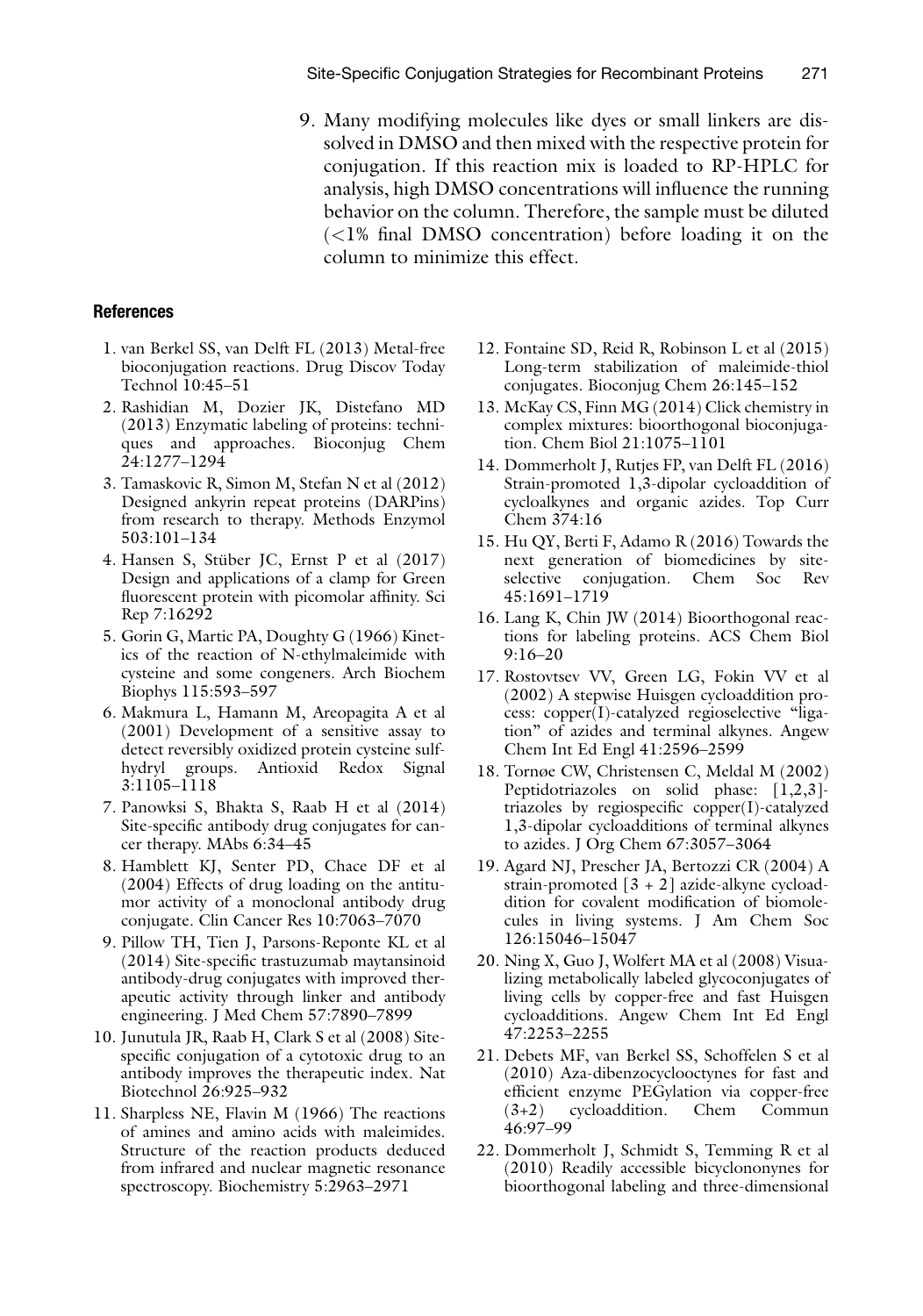imaging of living cells. Angew Chem Int Ed Engl 49:9422–9425

- 23. van der Linden WA, Li N, Hoogendoorn S et al (2012) Two-step bioorthogonal activity-based proteasome profiling using copper-free click reagents: a comparative study. Bioorg Med Chem 20:662–666
- 24. van Geel R, Pruijn GJ, van Delft FL et al (2012) Preventing thiol-yne addition improves the specificity of strain-promoted azide-alkyne cycloaddition. Bioconjug Chem 23:392–398
- 25. Witte MD, Theile CS, Wu T et al (2013) Production of unnaturally linked chimeric proteins using a combination of sortase-catalyzed transpeptidation and click chemistry. Nat Protoc 8:1808–1819
- 26. Faucher A, Grand-Maître C (2003) Tris(2-carboxyethyl)phosphine (TCEP) for the reduction of sulfoxides, sulfonylchlorides, N-oxides, and azides. Synth Commun 33:3503–3511
- 27. Handlon AL, Oppenheimer NJ (1988) Thiol reduction of  $3'$ -azidothymidine to 3'-aminothymidine: kinetics and biomedical implications. Pharm Res 5:297–299
- 28. Kiick KL, Saxon E, Tirrell DA et al (2002) Incorporation of azides into recombinant proteins for chemoselective modification by the Staudinger ligation. Proc Natl Acad Sci U S A 99:19–24
- 29. Plass T, Milles S, Koehler C et al (2011) Genetically encoded copper-free click chemistry. Angew Chem Int Ed Engl 50:3878–3881
- 30. Wang L, Brock A, Herberich B et al (2001) Expanding the genetic code of Escherichia coli. Science 292:498–500
- 31. Borrmann A, Milles S, Plass T et al (2012) Genetic encoding of a bicyclo[6.1.0]nonynecharged amino acid enables fast cellular protein imaging by metal-free ligation. ChemBioChem 13:2094–2099
- 32. Lang K, Davis L, Wallace S et al (2012) Genetic encoding of bicyclononynes and transcyclooctenes for site-specific protein labeling in vitro and in live mammalian cells via rapid fluorogenic Diels-Alder reactions. J Am Chem Soc 134:10317–10320
- 33. Alfonta L, Zhang Z, Uryu S et al (2003) Sitespecific incorporation of a redox-active amino acid into proteins. J Am Chem Soc 125:14662–14663
- 34. Borrmann A, Fatunsin O, Dommerholt J et al (2014) Strain-promoted oxidation-controlled cyclooctyne-1,2-quinone cycloaddition (SPOCQ) for fast and activatable protein conjugation. Bioconjug Chem 26:257-261
- 35. Kaya E, Vrabel M, Deiml C et al (2012) A genetically encoded norbornene amino acid

for the mild and selective modification of proteins in a copper-free click reaction. Angew Chem Int Ed Engl 51:4466–4469

- 36. Lang K, Davis L, Torres-Kolbus J et al (2012) Genetically encoded norbornene directs sitespecific cellular protein labelling via a rapid bioorthogonal reaction. Nat Chem 4:298–304
- 37. Dommerholt J, van Rooijen O, Borrmann A et al (2014) Highly accelerated inverse electron-demand cycloaddition of electrondeficient azides with aliphatic cyclooctynes. Nat Commun 5:5378
- 38. Pott M, Schmidt MJ, Summerer D (2014) Evolved sequence contexts for highly efficient amber suppression with noncanonical amino acids. ACS Chem Biol 9:2815–2822
- 39. Johnson DB, Xu J, Shen Z et al (2011) RF1 knockout allows ribosomal incorporation of unnatural amino acids at multiple sites. Nat Chem Biol 7:779–786
- 40. Merten H, Brandl F, Plückthun A et al (2015) Antibody-drug conjugates for tumor targeting-novel conjugation chemistries and the promise of non-IgG binding proteins. Bioconjug Chem 26:2176–2185
- 41. Owens B (2017) Faster, deeper, smaller-the rise of antibody-like scaffolds. Nat Biotechnol 35:602–603
- 42. Deonarain MP, Yahioglu G, Stamati I et al (2015) Emerging formats for next-generation antibody drug conjugates. Expert Opin Drug Discovery 10:1–19
- 43. Plückthun A (2015) Designed ankyrin repeat proteins (DARPins): binding proteins for research, diagnostics, and therapy. Annu Rev Pharmacol Toxicol 55:489–511
- 44. Boersma YL, Plückthun A (2011) DARPins and other repeat protein scaffolds: advances in engineering and applications. Curr Opin Biotechnol 22:849–857
- 45. Simon M, Zangemeister-Wittke U, Plückthun A (2012) Facile double-functionalization of designed ankyrin repeat proteins using click and thiol chemistries. Bioconjug Chem 23:279–286
- 46. Binz HK, Stumpp MT, Forrer P et al (2003) Designing repeat proteins: well-expressed, soluble and stable proteins from combinatorial libraries of consensus ankyrin repeat proteins. J Mol Biol 332:489–503
- 47. Simon M, Frey R, Zangemeister-Wittke U et al (2013) Orthogonal assembly of a designed ankyrin repeat protein-cytotoxin conjugate with a clickable serum albumin module for<br>half-life extension. Bioconjug Chem Bioconjug Chem 24:1955–1966